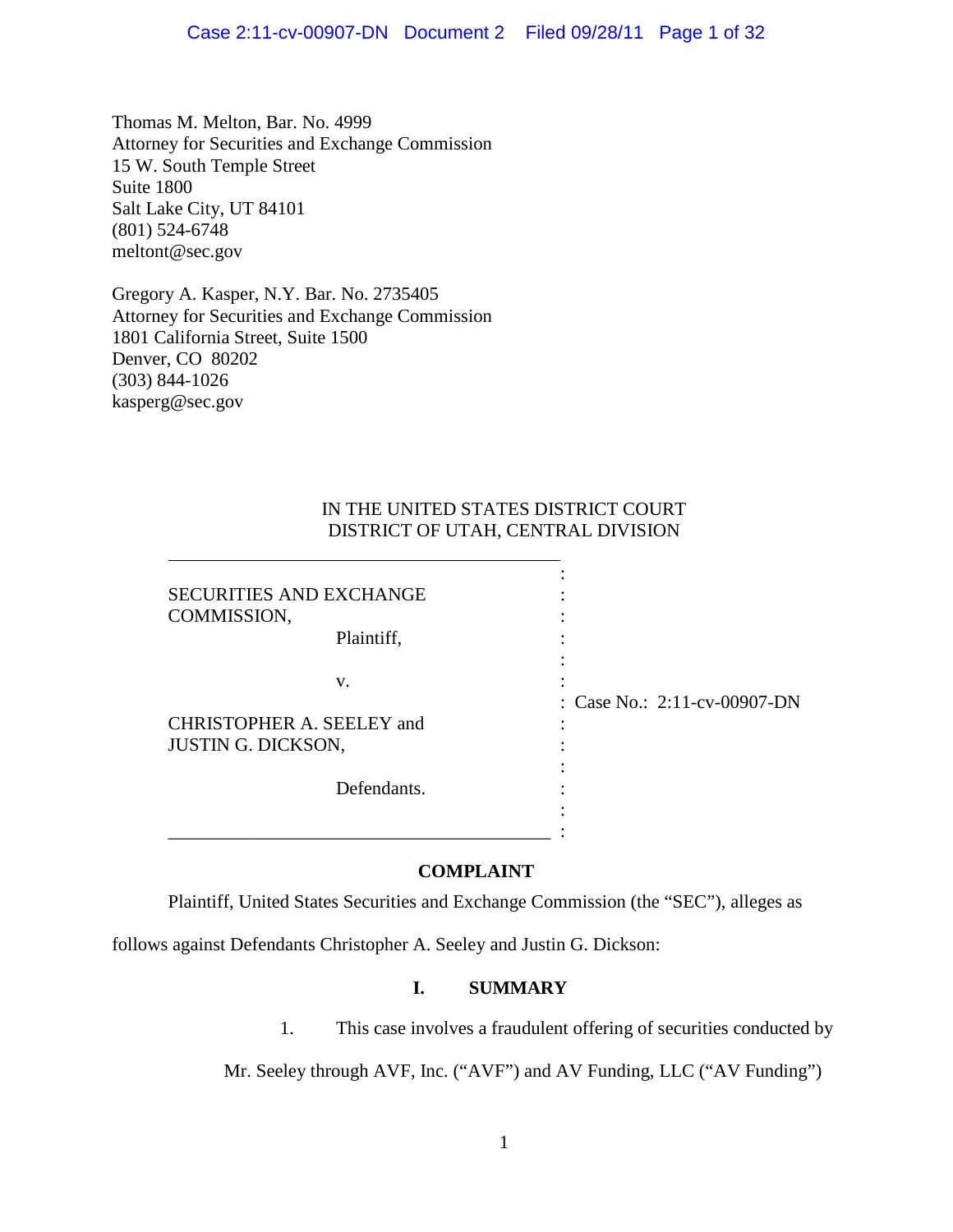(collectively, "Alden View"), and by Mr. Dickson through AV Funding. Between 2006 and 2009, Messrs. Seeley and Dickson raised approximately \$7.9 million from about 50 investors in multiple states through an unregistered offering of promissory note securities.

2. Messrs. Seeley and Dickson raised money from investors to purportedly make "hard money" real estate loans. In raising funds and convincing investors to keep their funds invested with Alden View, Messrs. Seeley and Dickson misled investors as to the track record of Alden View's primary borrower. In addition, they falsely assured their investors that investing in Alden View was safe because Alden View protected against the risk of their borrowers defaulting by securing collateral, conducting due diligence on their loans, and maintaining a reserve fund of 15% to 20% of funds loaned.

3. In an early communication to potential investors, Mr. Seeley asserted:

I can say with 100% confidence that should you decide to begin investing with our firm you will with out a doubt realize returns that are well beyond what any traditional investment vehicles such as mutual funds, stocks, bonds, etc. can begin to show you, much less guarantee you.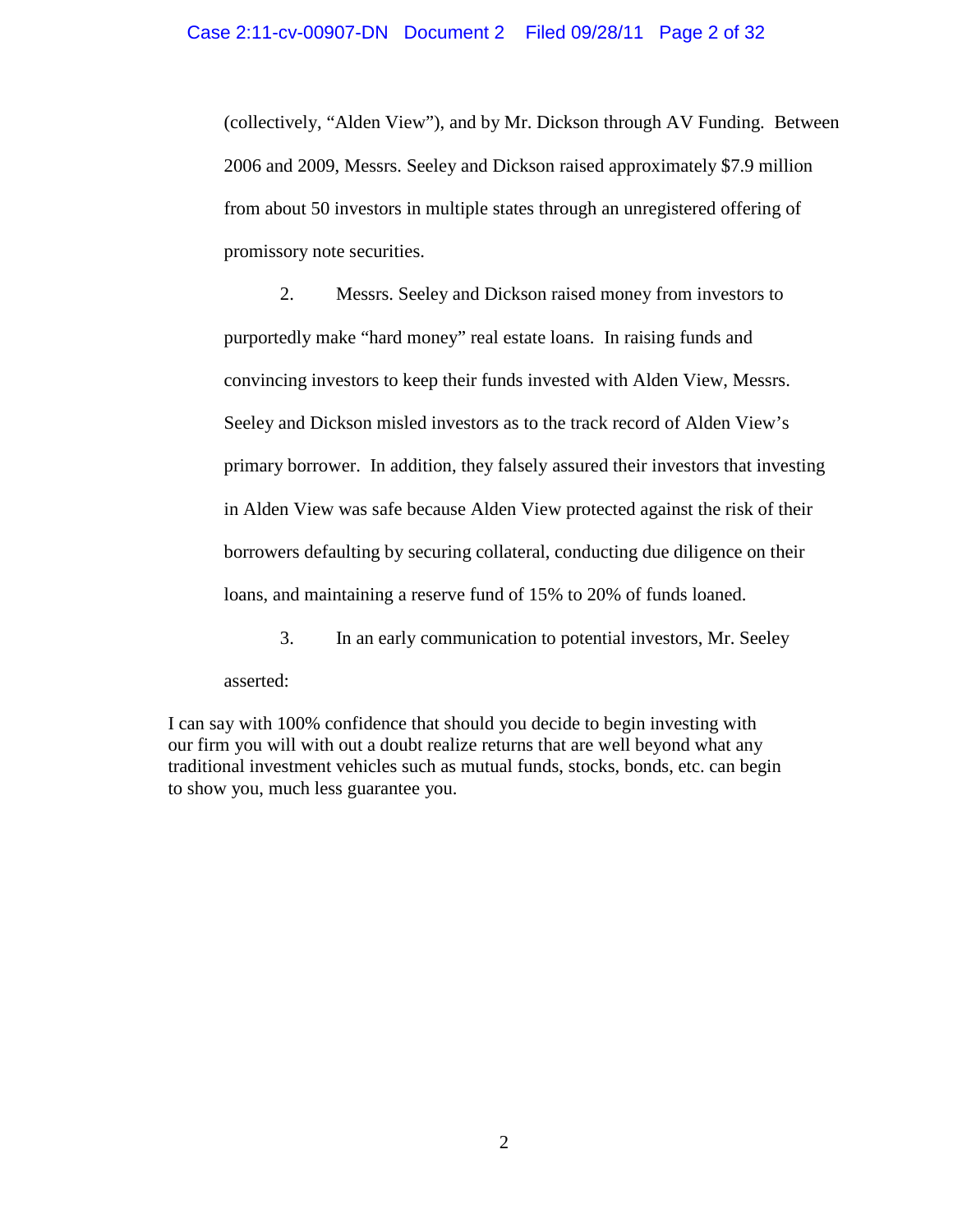4. In reality, their primary borrower had been late making payments on principal and interest since at least July 2006, repeatedly rolled principal owed into new notes, and had previously declared bankruptcy. Further, they failed to obtain security from Alden View's primary borrower, they conducted almost no due diligence on their primary borrower, and they did not maintain a reserve fund. The collapse of Alden View's investments resulted in investor losses of approximately \$6.3 million.

5. Through these actions, Mr. Seeley violated and unless restrained and enjoined will continue to violate Sections  $5(a)$ ,  $5(c)$ , and  $17(a)$  of the Securities Act of 1933 ("Securities Act") [15 U.S.C. §§ 77e(a), 77e(c), 77q(a)], and Sections 10(b) and 15(a) of the Securities Exchange Act of 1934 ("Exchange Act") [15 U.S.C. §§ 78j(b) and 78o(a)] and Rule 10b-5 thereunder [17 C.F.R. §240.10b-5], and, in the alternative, aided and abetted and unless restrained and enjoined will continue to aid and abet AVF's and AV Funding's violations of Section 10(b) the Exchange Act and Rule 10b-5 thereunder.

6. Through these actions, Mr. Dickson violated and, unless restrained and enjoined, will continue to violate Sections  $5(a)$ ,  $5(c)$ , and  $17(a)$  of the Securities Act [15 U.S.C. §§ 77e(a), 77e(c), 77q(a)] and Section 15(a) of the Exchange Act [15 U.S.C. § 78o(a)], and aided and abetted and unless restrained and enjoined will continue to aid and abet AV Funding's and Mr. Seeley's violations of Section 10(b) the Exchange Act and Rule 10b-5 thereunder [17 C.F.R. §240.10b-5].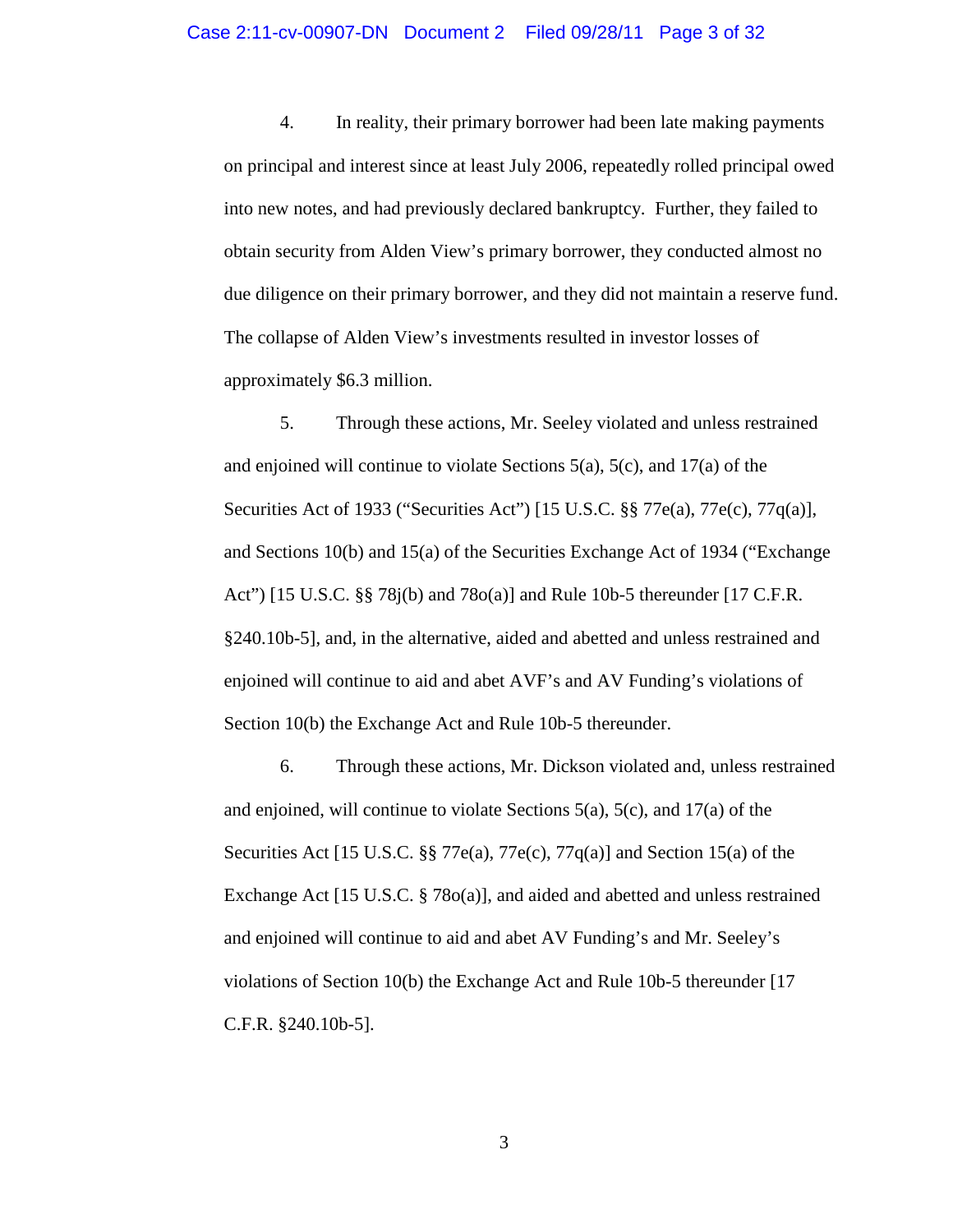7. The SEC brings this civil enforcement action against Messrs. Seeley and Dickson seeking permanent injunctions, disgorgement plus prejudgment and post-judgment interest, and third-tier civil penalties.

## **II. JURISDICTION AND VENUE**

8. The SEC brings this civil enforcement action pursuant to the authority conferred upon it by Section 20(b) of the Securities Act [15 U.S.C. § 77t(b)] and Section 21(d) of the Exchange Act [15 U.S.C. § 78u (d)].

9. The Court has jurisdiction pursuant to Sections 20(b) and 22(a) of the Securities Act [15 U.S.C. §§ 77t(b) and 77 $v(a)$ ] and Sections 21(d), 21(e), and 27 of the Exchange Act [15 U.S.C. §§ 78u(d) and (e) and 78aa].

10. Venue lies in this Court pursuant to Section 22(a) of the Securities Act [15 U.S.C. § 77v(a)], Section 27 of the Exchange Act [15 U.S.C. § 78aa], and 28 U.S.C. § 1391(b)(1)-(2). Mr. Seeley resides in Herriman, Utah, and Mr. Dickson resides in Salt Lake City, Utah. Alden View was located in Draper, Utah. Many of the transactions, acts, practices and courses of business constituting the violations of law alleged herein occurred within this judicial district.

11. In connection with the transactions, acts, practices, and courses of business described in this Complaint, Defendants, directly and indirectly, made use of the means or instrumentalities of interstate commerce, of the mails, or of the means and instruments of transportation or communication in interstate commerce.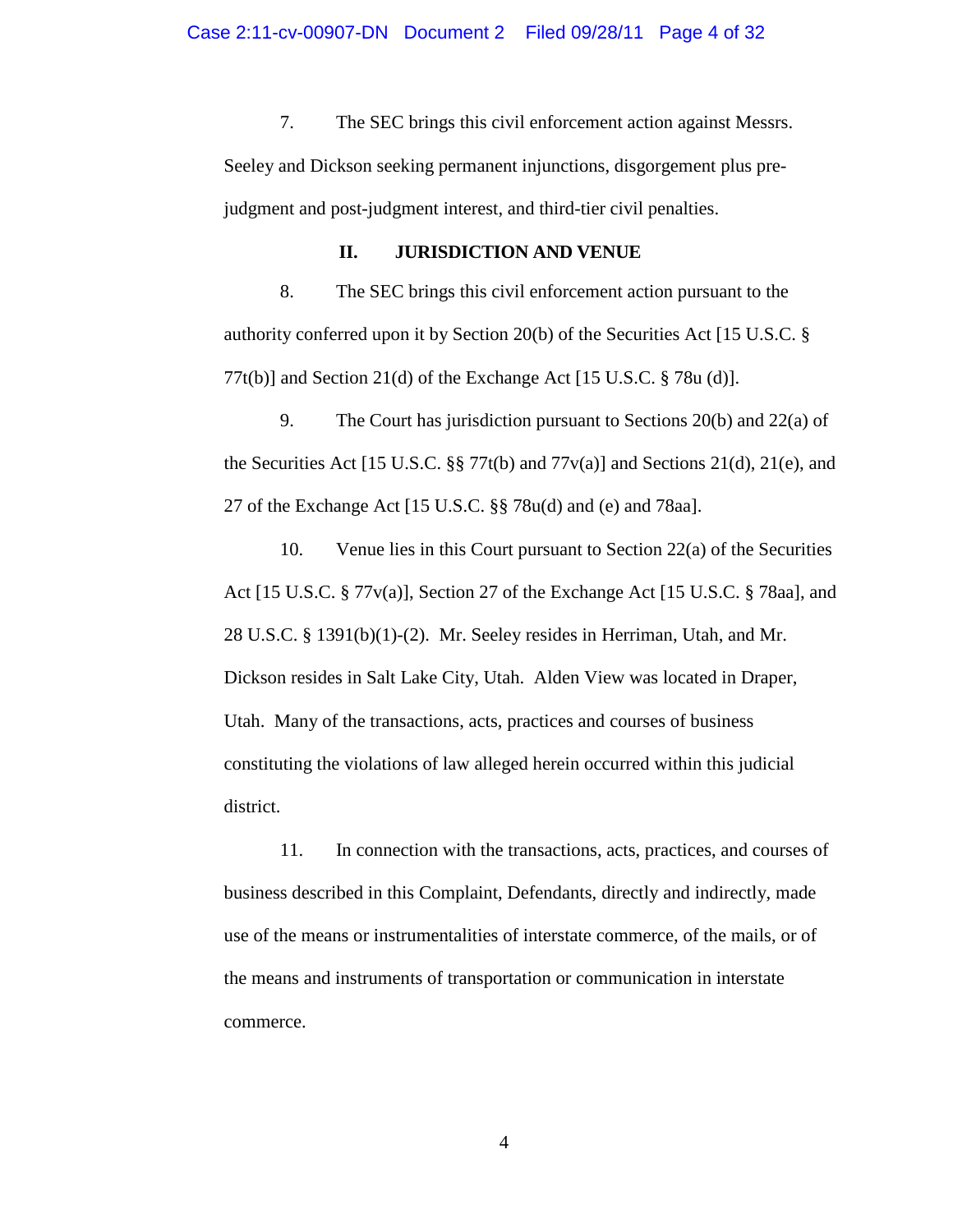## **III. DEFENDANTS**

12. **Christopher A. Seeley,** age 36, is a resident of Herriman, Utah.

Mr. Seeley formed AVF, held at least a 49% ownership interest, and served as its officer and director. He co-founded AV Funding, held a 51% ownership interest, and served as its president, chief financial officer, and a member of its board of directors. Mr. Seeley has never been registered with the SEC as a broker-dealer or associated with a broker-dealer registered with the SEC.

13. **Justin G. Dickson,** age 35, is a resident of Salt Lake City, Utah. Mr. Dickson was a founder and independent contractor for AVF. He co-founded AV Funding, held a 49% ownership interest, and served as its chief executive officer, vice-president, treasurer, secretary, and a member of its board of directors. Mr. Dickson has never been registered with the SEC as a broker-dealer or associated with a broker-dealer registered with the SEC.

### **IV. RELATED PARTIES**

14. **AVF, Inc. (d/b/a Alden View Funding),** is a defunct Utah corporation that had its principal place of business in Draper, Utah. AVF was owned by Mr. Seeley and his ex-wife. Mr. Seeley formed AVF in 2006 to raise funds from investors purportedly to make hard money loans. Mr. Seeley exercised control over all aspects of AVF's operations. From 2006 to 2008, Mr. Seeley and Mr. Dickson raised approximately \$3.2 million from approximately 40 investors in an offering of promissory notes through AVF. AVF has never registered an offering of securities under the Securities Act or a class of securities under the Exchange Act.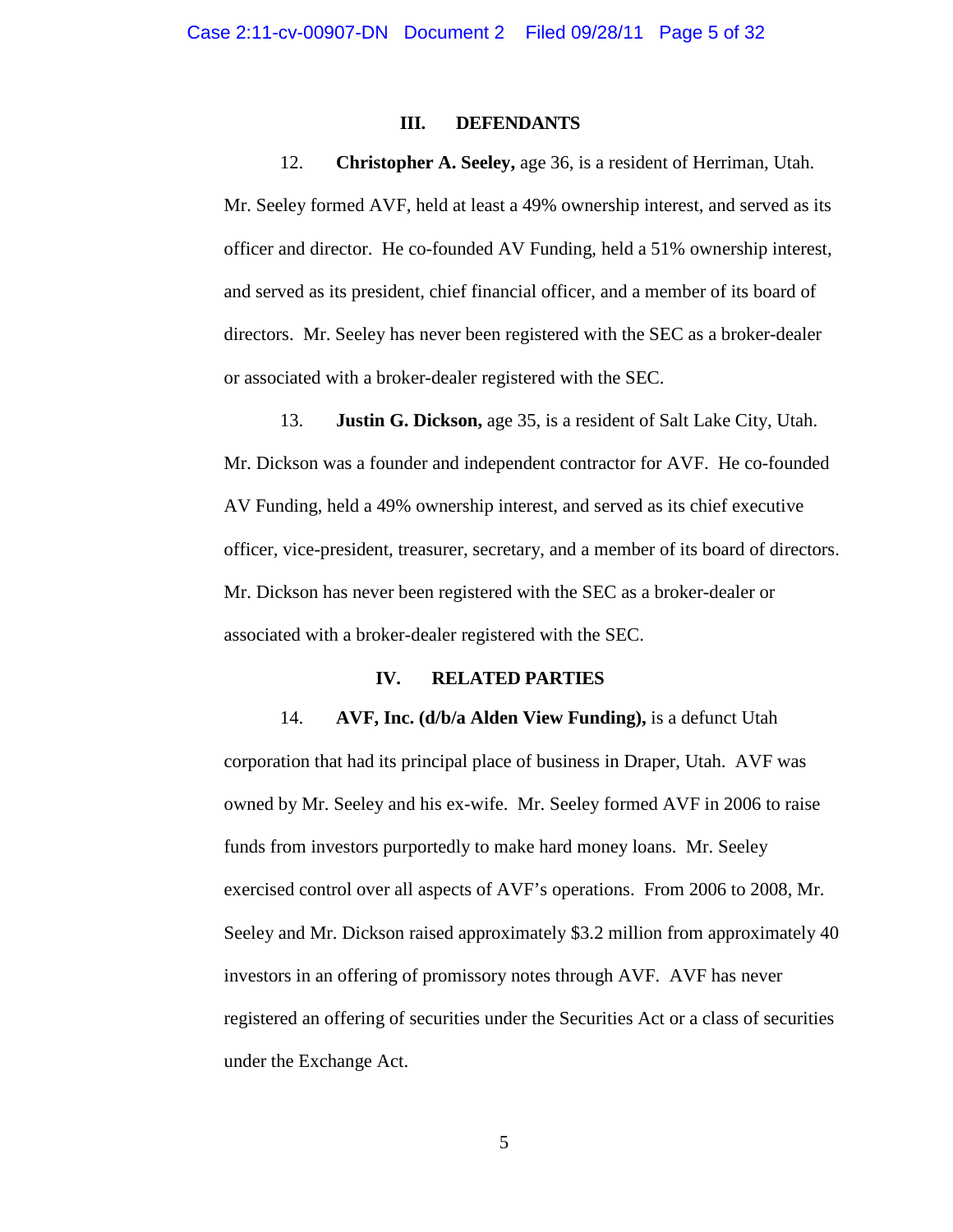15. **AV Funding, LLC (also d/b/a Alden View Funding),** is a defunct Utah limited liability company that had its principal place of business in Draper, Utah. AF Funding was owned 51% by Mr. Seeley and 49% by Mr. Dickson. Mr. Seeley exercised majority control over all aspects of AV Funding's operations. AV Funding was essentially the successor to AVF and was founded by Messrs. Seeley and Dickson in 2007 for the purpose of raising funds from investors purportedly to make hard money loans. From approximately September 2007 to January 2009, Mr. Seeley and Mr. Dickson raised approximately \$4.7 million from approximately 30 investors in an offering of promissory notes through AVF. AV Funding has never registered an offering of securities under the Securities Act or a class of securities under the Exchange Act.

#### **V. FACTS**

#### **A. Defendants Seeley and Dickson Offered and Sold Alden View Promissory Notes.**

16. In approximately 2002, Mr. Seeley began making personal loans to Louis Dean Parrish, who was a friend and former business associate. Mr. Parrish told Mr. Seeley that he was using loan proceeds for real estate projects, including purchasing real property. Several years later, Mr. Seeley began soliciting money from friends and family to make additional loans to Mr. Parrish.

### **i. AVF and the Overview Letter**

17. In approximately May 2006, Mr. Seeley formed AVF as an entity from which to run his loan business. From about June 2006 until June 2007, Mr. Seeley and Mr. Dickson raised approximately \$3.2 million by offering and selling AVF promissory notes, which were securities, to approximately 40 investors in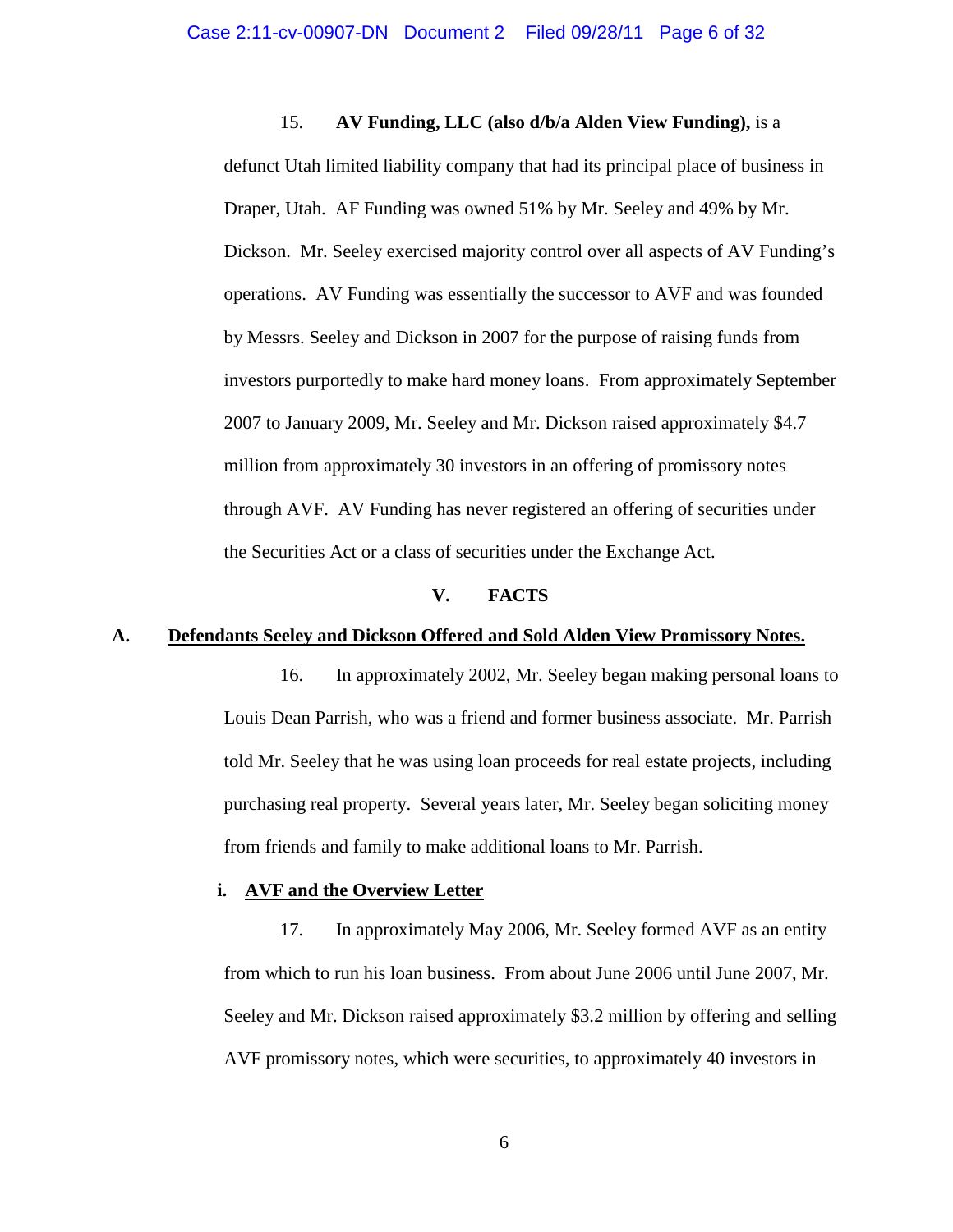#### Case 2:11-cv-00907-DN Document 2 Filed 09/28/11 Page 7 of 32

four states. Most of the funds raised were provided to Mr. Parrish, though AVF also loaned funds to other borrowers.

18. "Accredited investors" are investors who satisfy certain high net worth or income regulatory standards. Some AVF investors were unaccredited, and, until at least May of 2007, AVF did not conduct any review to determine if its investors were accredited or not.

19. Although AVF did not provide investors with any financial statements, Mr. Seeley provided at least some investors with an "overview letter" regarding AVF, which contained a type-written closing indicating that the letter was from Mr. Seeley. Mr. Seeley provided this overview letter to prospective investors via email during, at least, May and June 2007. Mr. Seeley had ultimate control and authority over the content of the AVF overview letter and how the statements within it were communicated to investors.

20. Mr. Seeley directly solicited investments in AVF promissory notes through phone calls, in-person meetings, and referrals from current investors. AVF did not have employees, but at Mr. Seeley's direction, AVF paid some people, including Mr. Dickson, commissions that were indirectly based upon the amount of funds raised from investors.

### **ii. AV Funding and the Executive Summaries**

21. In July 2007, Messrs. Seeley and Dickson co-founded a new entity, AV Funding. AV Funding was co-owned and co-managed by Messrs. Seeley and Dickson, with Mr. Seeley owning 51% and Mr. Dickson owning 49%. AV Funding engaged in exactly the same business as AVF, and it used the same d/b/a, "Alden View Funding." Between approximately November 2007 and January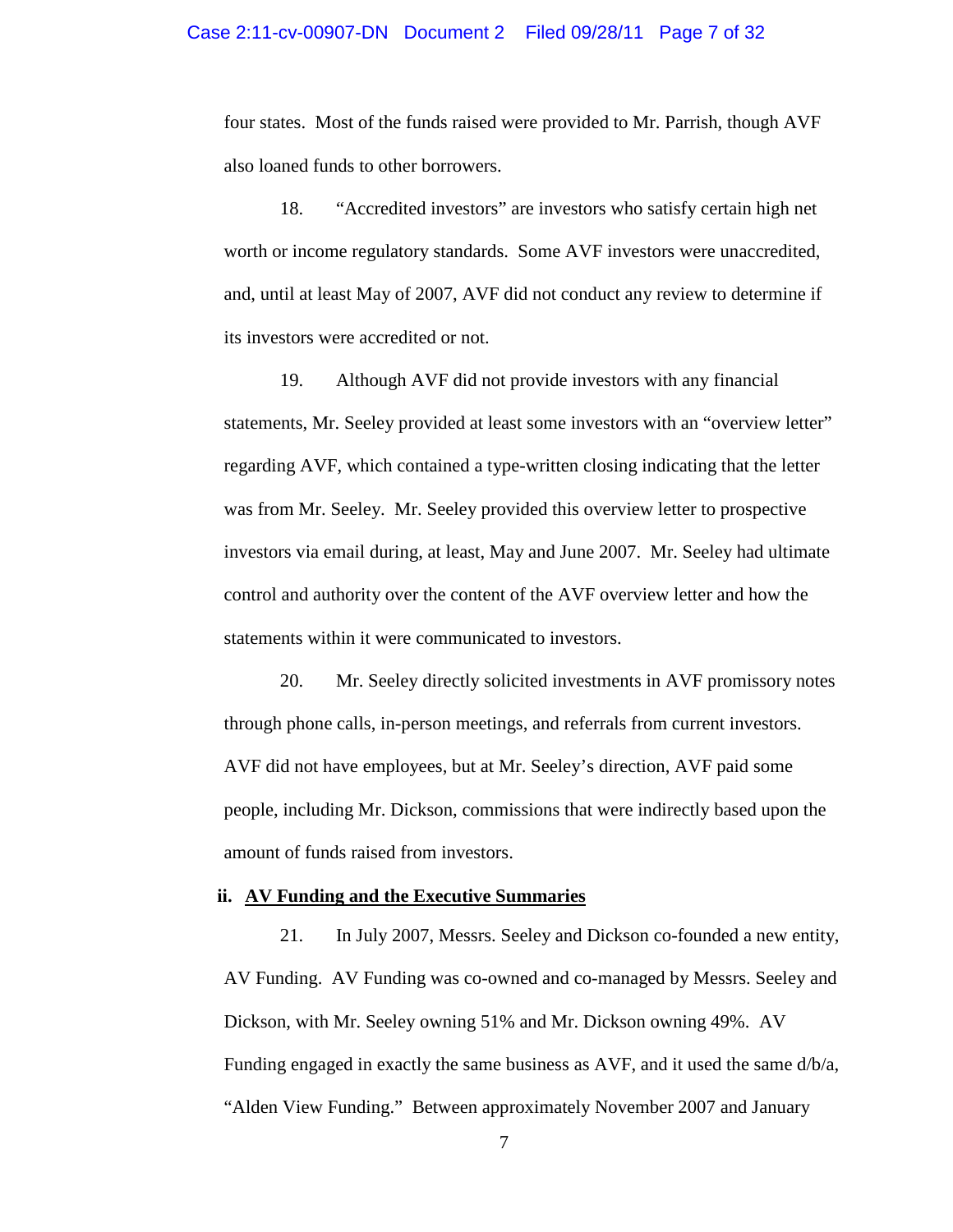2009, Mr. Seeley and Mr. Dickson raised through AV Funding approximately \$4.7 million from investors through the sale of promissory notes, which were securities under federal law.

22. Messrs. Seeley and Dickson directly solicited investments in the AV Funding promissory notes by email, phone calls, in-person meetings, and referrals from current investors.

23. At the direction of Messrs. Seeley and Dickson, prospective investors were provided with written AV Funding offering materials, including executive summaries dated August 30, 2007 ("August 2007 Executive Summary") and May 30, 2008 ("May 2008 Executive Summary") (collectively, the "AV Funding Offering Materials"). AV Funding did not provide investors with audited financial statements with the AV Funding Offering Materials.

24. Both Mr. Seeley and Mr. Dickson provided content for, reviewed, and approved the AV Funding Offering Materials. The first page of the AV Funding Offering Materials listed Mr. Seeley "or" Mr. Dickson as the "contact person."

25. Defendant Seeley primarily directed the preparation of the AV Funding Offering Materials and he was responsible for drafting several key misstatements. Mr. Seeley had ultimate authority over the content of the executive summaries and whether and how to communicate that content to investors. Mr. Seeley, Mr. Dickson and/or their assistant (at Mr. Seeley's or Mr. Dickson's direction) provided prospective investors with the AV Funding Offering Materials by mail and/or email. The August 2007 Executive Summary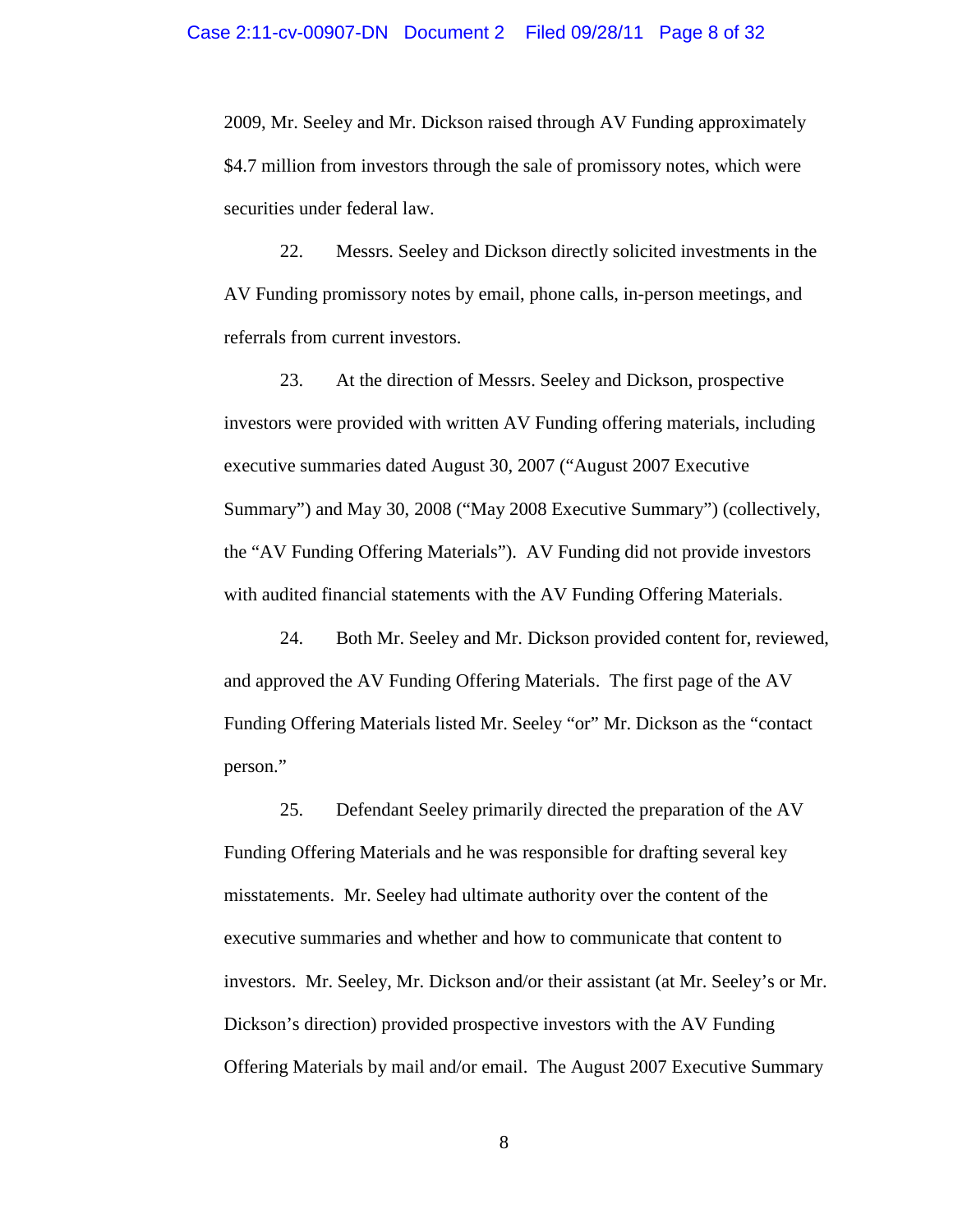was distributed to investors in AV Funding from, at least, August 30, 2007 until April 2008. The May 2008 Executive Summary was distributed to investors from, at least, May 30, 2008 until September 2008.

26. Defendant Dickson participated in meetings regarding the content of the August 2007 Executive Summary and May 2008 Executive Summary, was provided with drafts, and reviewed the drafts before the documents were finalized and sent to investors. Mr. Dickson knew that the AV Funding Offering Materials were sent to investors and prospective investors.

### **iii. The Alden View Promissory Notes**

27. Alden View issued promissory notes to investors in amounts ranging from approximately \$2,600 to \$700,000 with terms ranging from 30 days to one year. The Alden View promissory notes promised returns in the form of monthly interest rates ranging from 1% to 8%, paid either in monthly or quarterly installments or at maturity. The notes were issued in the name of AVF and AV Funding.

28. When promissory notes came due, Mr. Seeley often encouraged investors to roll-over their investment with Alden View for another term.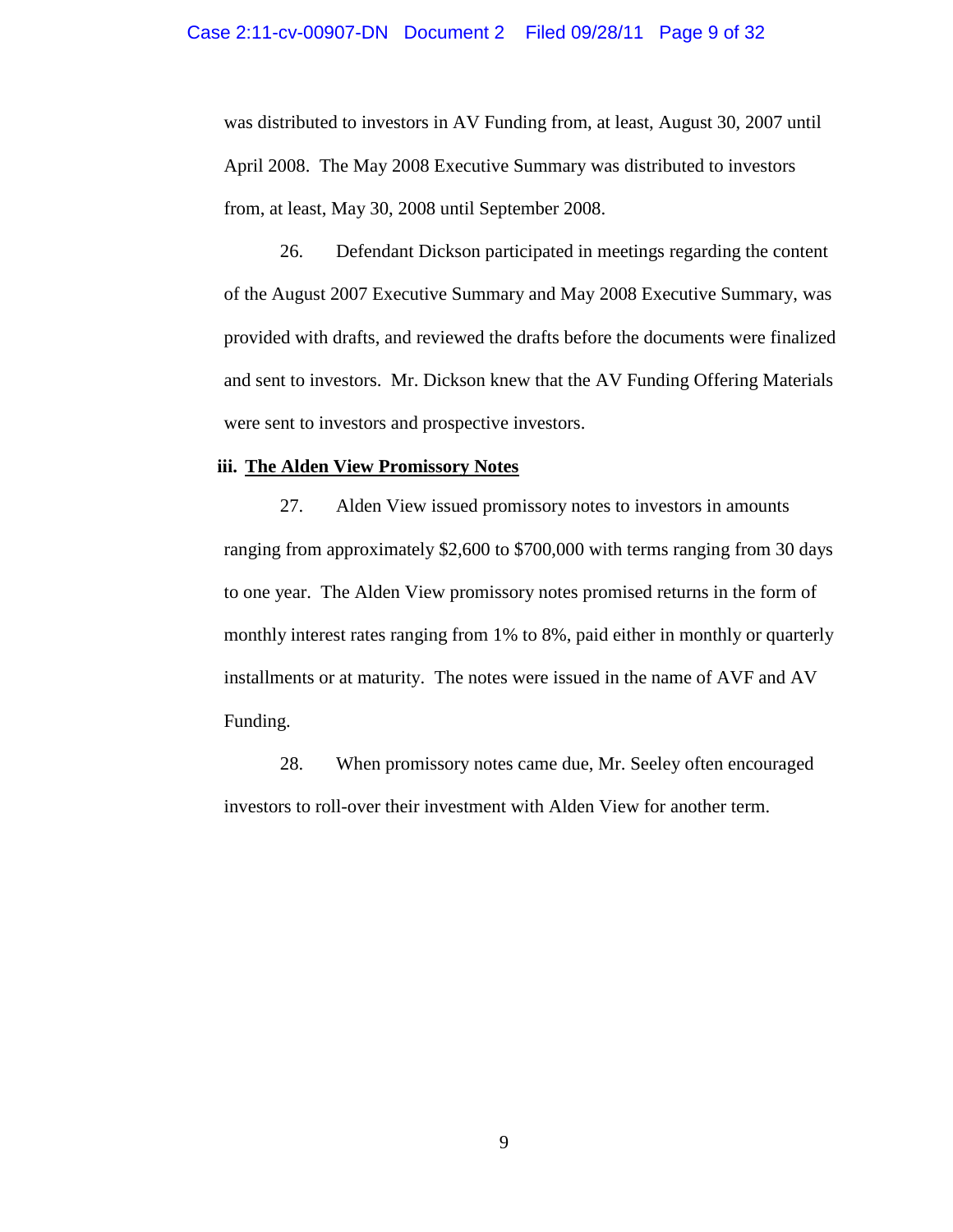#### **B. Defendants Seeley and Dickson Made False, Fraudulent, and Material Misrepresentations and Omissions in Connection with Their Offer and Sale of Alden View Promissory Notes.**

29. In raising funds from investors and in convincing investors to continue to invest with Alden View, Mr. Seeley, AVF, and AV Funding made numerous, material misrepresentations and omissions regarding Alden View's historical performance, the security obtained on behalf of investors, and their diligence and knowledge regarding their borrowers' use of investor funds.

# **i. Material Misrepresentations and Omissions Regarding the Security of an Investment into Alden View**

30. AVF, AV Funding and Mr. Seeley made material

misrepresentations and omissions regarding the security of an investment made in

Alden view.

31. AVF's overview letter explained that all of AVF's investments

were protected against loss because AVF obtained collateral for its loans. The

letter stated that AVF:

- "require[s] the borrower to sign a deed of trust against the property along with the contract to secure funding" so "your money is secured and protected against [sic] real property";
- "[does] not provide the money to them without a signed contract specifying the terms of the loan, a Lien pending agreement, a copy of the build contract, and a letter of pre-approval from the bank"; or
- "[holds] title on the land giving us the option to sell to another investor should the original borrower default."
	- 32. Similarly, AV Funding's August 2007 Executive Summary stated:

"[W]e typically require our borrowers to provide us security for the loans we

make to them. Our investors benefit indirectly from the secured positions we take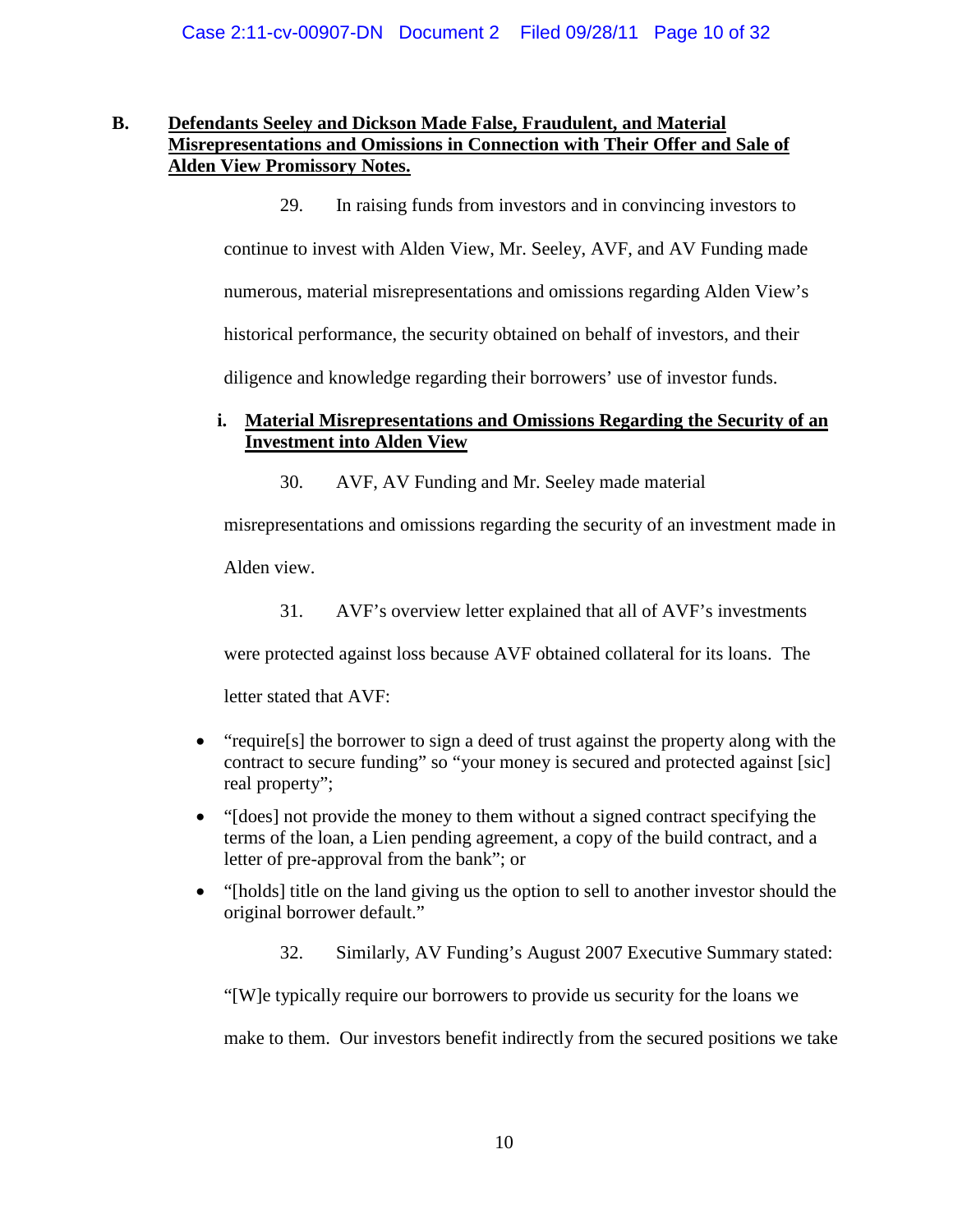#### Case 2:11-cv-00907-DN Document 2 Filed 09/28/11 Page 11 of 32

with our borrowers, but they have no direct right to enforce any security rights we receive."

33. Mr. Seeley also made similar false statements in emails to investors. In a June 15, 2006, email to an investor, Mr. Seeley stated that, as to one investment, Alden View "hold[s] a first position lien against the lot so before anything can be done on the lot they have to pay us off. Bottom line is that compared to most investment vehicles this is about as secure as it gets." Alden View did not secure a first lien on this loan.

34. Additionally, Mr. Seeley made oral representations to at least some Alden View investors that their investments were secured by real estate. During a telephone call that occurred in approximately September 2007, Mr. Seeley orally represented to an investor that every loan made by Alden View was secured by "a first" lien interest on real estate owned by Alden View's borrowers. Mr. Seeley further represented to this investor that Alden View would therefore be "first in line" to collect against any borrower who defaulted on a loan made by Alden View. Based on these oral representations, this investor believed that Alden View would never lose the entire amount loaned to a borrower because Alden View could always foreclose on the property held as collateral.

35. Similarly, during a telephone call that occurred in approximately the fall of 2007 or January 2008, Mr. Seeley told another investor that all of Alden View's investments were "backed by real estate" and that Alden View held either first or second deeds of trusts on the properties owned by its borrowers. Mr. Seeley also told this investor that Alden View had a "separate account" with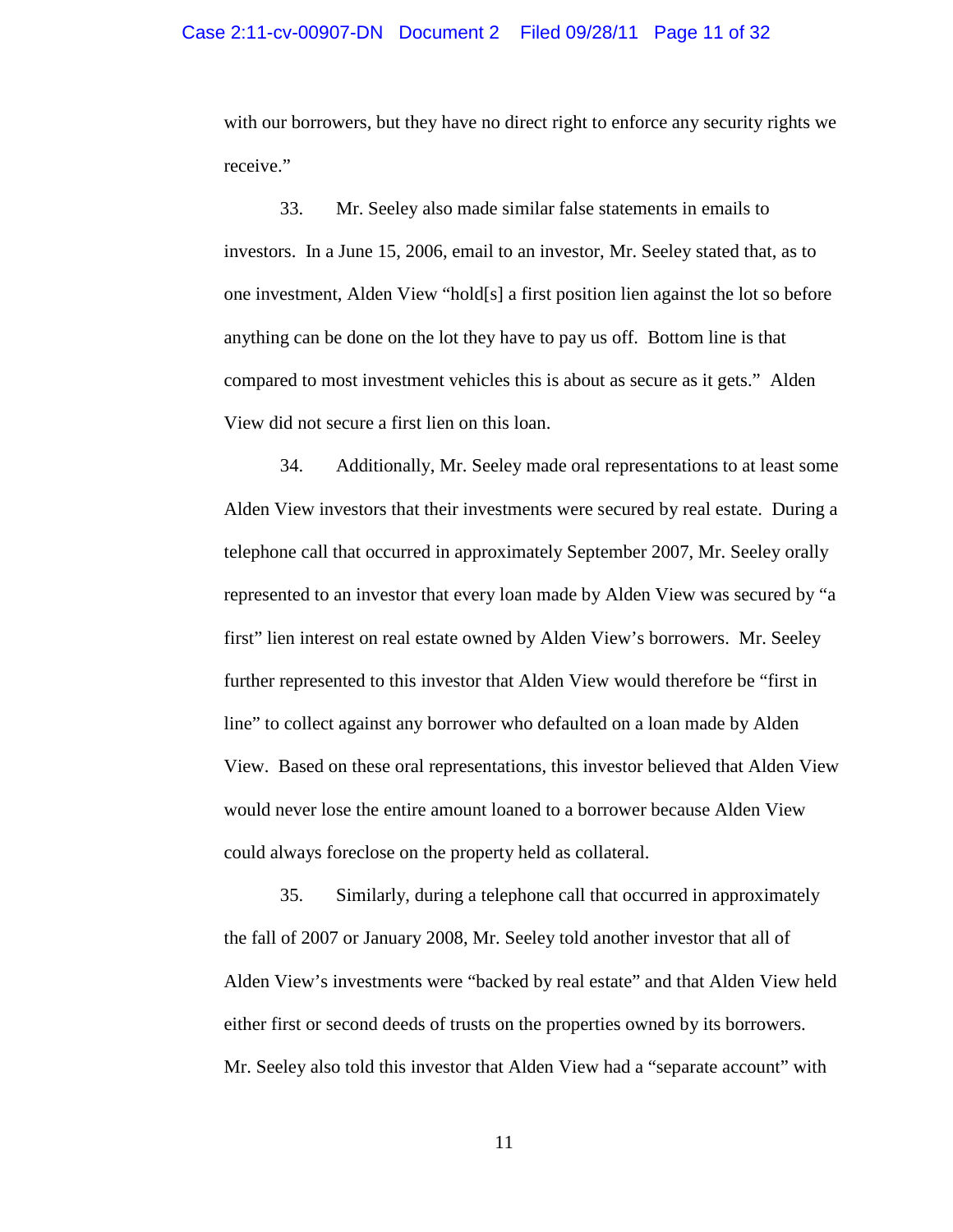funds that could be used to "buy out investors," if a borrower defaulted. Mr. Seeley represented that the collateral and separate account maintained by Alden View meant that Alden View "couldn't really default"; rather, if Alden View ran into problems with a borrower, it would use the funds in the "separate account" to buy out its investors, and then it would foreclose on the property that it held as collateral.

36. Each of these representations to investors was false and misleading because, as Messrs. Seeley and Dickson each knew or were reckless in not knowing, Alden View had obtained no collateral for its \$3.1 million in loans to Mr. Parrish. These communications were also materially misleading because they omitted the fact that they had not obtained collateral in connection with its loans to Mr. Parrish. In addition, these communications were materially misleading because they failed to disclose to investors that Mr. Parrish had refused Defendant Seeley's repeated requests to provide him with proof of collateral and that Defendants Seeley and Dickson did not work to confirm the assets actually held by Mr. Parrish until after Mr. Parrish had stopped making any payments.

37. Whether Alden View obtained secured collateral for its loans was material to its investors because the investors relied upon the collateral to guard against loss of their investment.

38. Mr. Seeley and AV Funding also represented that AV Funding would maintain a reserve account to further "minimize the risk that we will be unable to repay any Note issued to an investor." The August 2007 Executive Summary stated: "We intend to build and maintain a cash reserve of between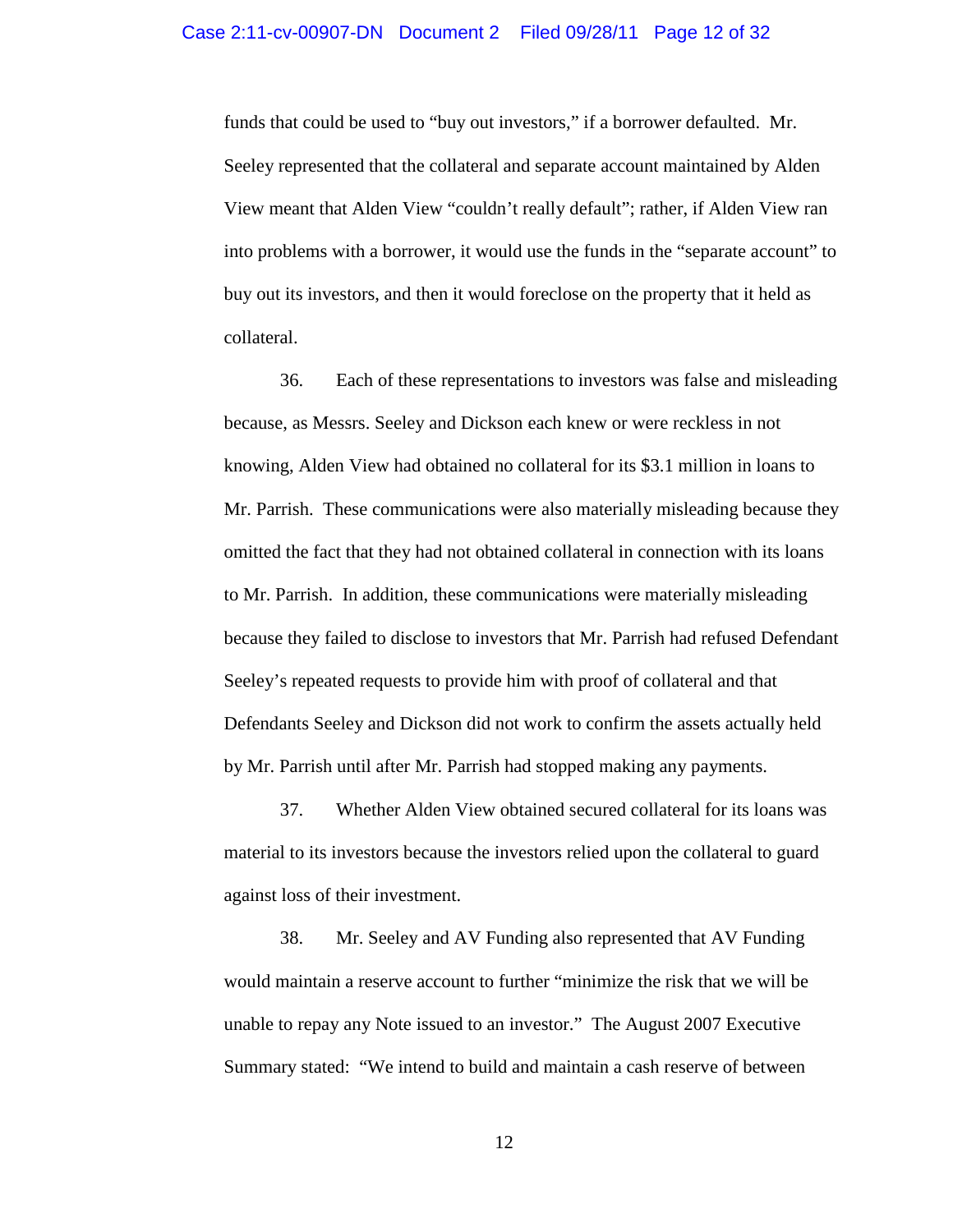15% and 20% of the aggregate amount loaned by Alden View Funding. Initially, we will fund the reserve pool with at least \$100,000."

39. Messrs. Seeley and Dickson each knew or were reckless in not knowing that these representations were materially false and misleading because, throughout the time period in which the August 2007 Executive Summary was disseminated to investors, AV Funding never funded a reserve account with \$100,000, much less the 15% to 20% of the aggregate amount loaned by Alden View.

40. The August 2007 Executive summary was also materially misleading as it omitted to state the true nature of the reserve account.

41. The existence of the reserve account was material to Alden View investors because the investors relied on such an account to secure their investments.

## **ii. Material Misrepresentations and Omissions Regarding Due Diligence and Use of Investor Funds**

42. AVF, AV Funding and Defendant Seeley also made material misrepresentations and omissions regarding the due diligence conducted on its investments.

43. In the AVF overview letter, Mr. Seeley represented to investors that AVF lent funds to four types of business ventures: (1) bridge loans, (2) development financing, (3) real estate acquisition, and (4) real estate speculation. The letter detailed the steps taken to protect against default for each, stating that for bridge loans "we research each opportunity carefully to make sure that we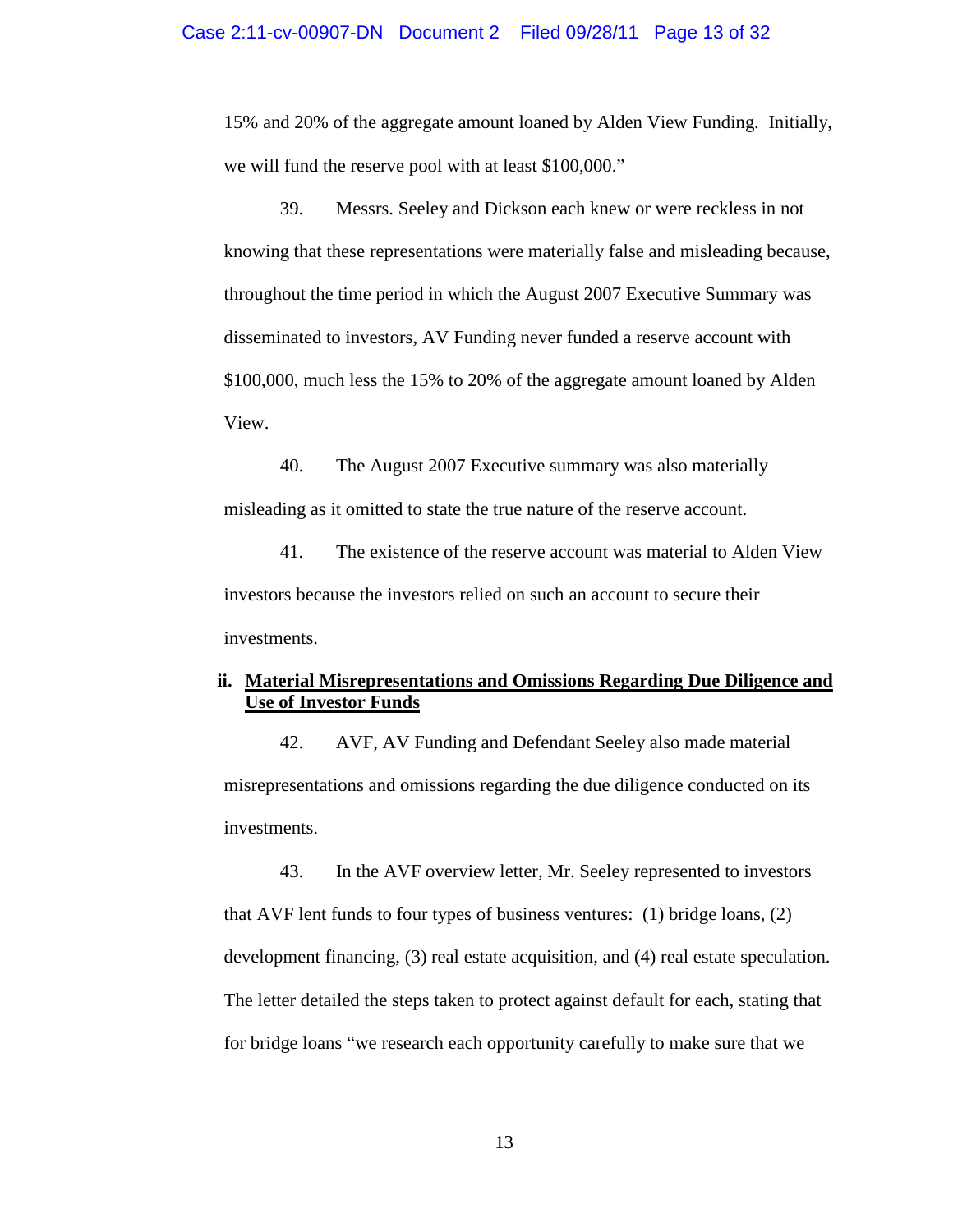understand the value of the property and that the individual we are loaning the money to can qualify for financing on that value."

44. Similarly, the August 2007 Executive Summary stated that AV Funding generally provided three types of loans: (1) bridge loans for real estate, (2) real estate development loans, and (3) real estate acquisition financing, and explained that AV Funding generally protected its loans against default by conducting due diligence and research on the prospective borrower and relevant real estate.

45. Mr. Seeley also made representations to investors orally and via email regarding the specific projects into which their funds were being invested. Mr. Seeley explained in an August 18, 2007, email to one investor: "Ultimately the best thing we can do is to take the time upfront to evaluate each deal and each borrower in an effort to minimize the possibility of having to move to forclosure [sic] in the first place. This is what we are very good at and ultimately what we get paid to do."

46. Similarly, during a telephone call in approximately September 2007, Seeley told an investor that Alden View "did our due diligence" on borrower projects, including "diligence" on the land that served as the security interest for loans made by Alden View.

47. These statements and omissions were materially false and misleading because, as Messrs. Seeley and Dickson each knew or were reckless in not knowing, they had performed no advance due diligence on Mr. Parrish's purported real estate projects. In fact, before Alden View lent the funds, they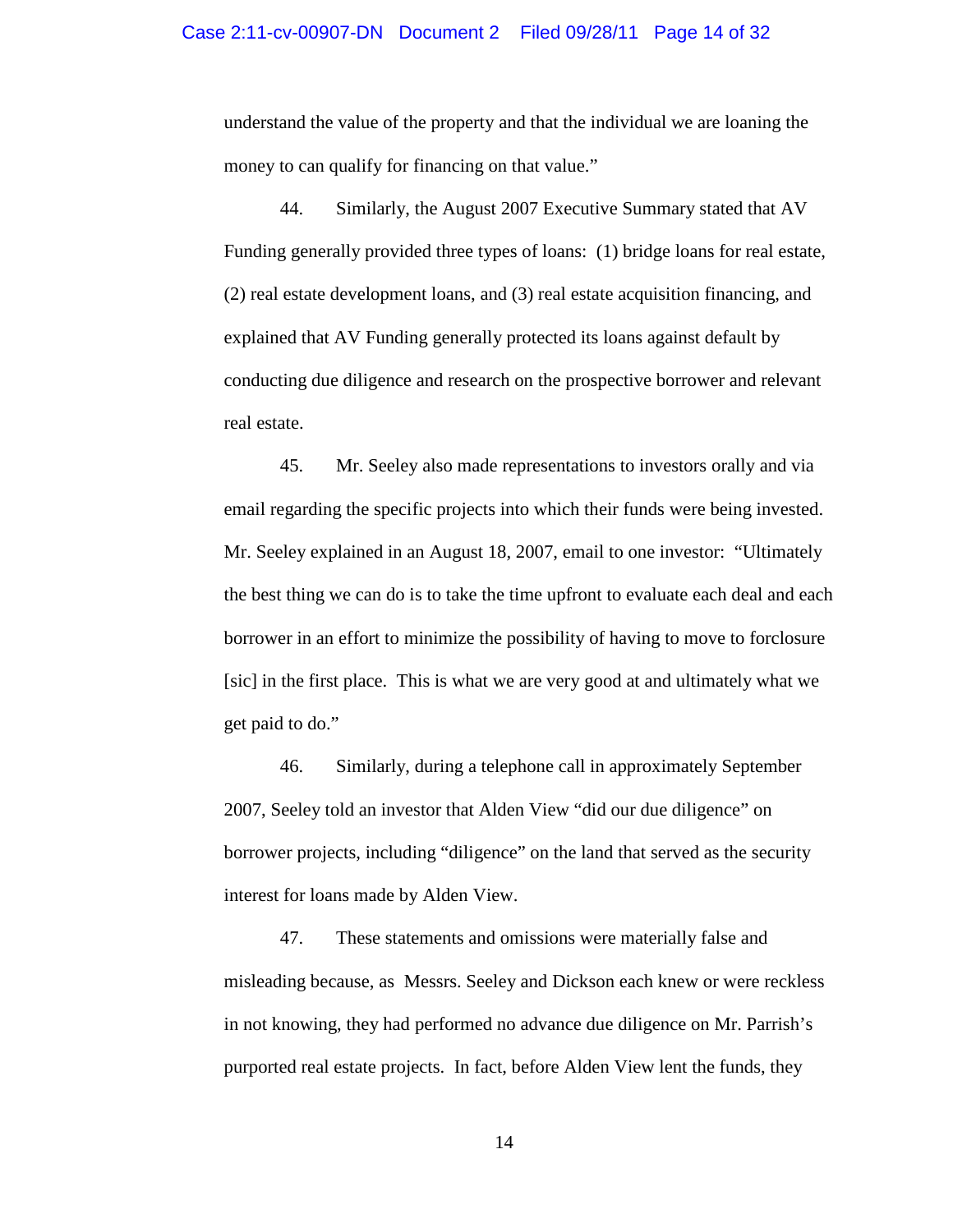#### Case 2:11-cv-00907-DN Document 2 Filed 09/28/11 Page 15 of 32

relied entirely upon Mr. Parrish's representations as to what he planned to do with loan proceeds.

48. These statements were also materially misleading because Mr. Seeley, AVF and AV Funding omitted to state that they had failed to conduct due diligence on the projects for which Mr. Parrish was purportedly using Alden View funds and on collateral owned by Mr. Parish.

49. Even in late 2007 and early 2008, Messrs. Seeley and Dickson had no idea what Mr. Parrish had done with the millions of dollars that Alden View had loaned to him. For example, in December 2007, Mr. Seeley set a call with Mr. Parrish with topic number one being "[b]rief [e]xplanation of use of funds on each note." In June 2008, Mr. Seeley sent Mr. Parrish a meeting invitation stating he wanted to "[r]eview a breakdown of where our \$2,600,000.00 has been utilized to gain a clear understanding of what we have to work with" and asking Mr. Parrish to "prepare a breakdown of where our funds have been utilized."

50. Messrs. Seeley and Dickson did not know how Mr. Parrish was using funds from Alden View's investors until approximately July 2008. At that point, Mr. Parrish informed Messrs. Seeley and Dickson that, among other things, he used Alden View investor funds to: (i) pay other (non-Alden View) people who had invested with him, (ii) purchase a home for his brother-in-law, and (iii) loan funds to people to temporarily hold in their bank accounts to establish sufficient assets for mortgage loans.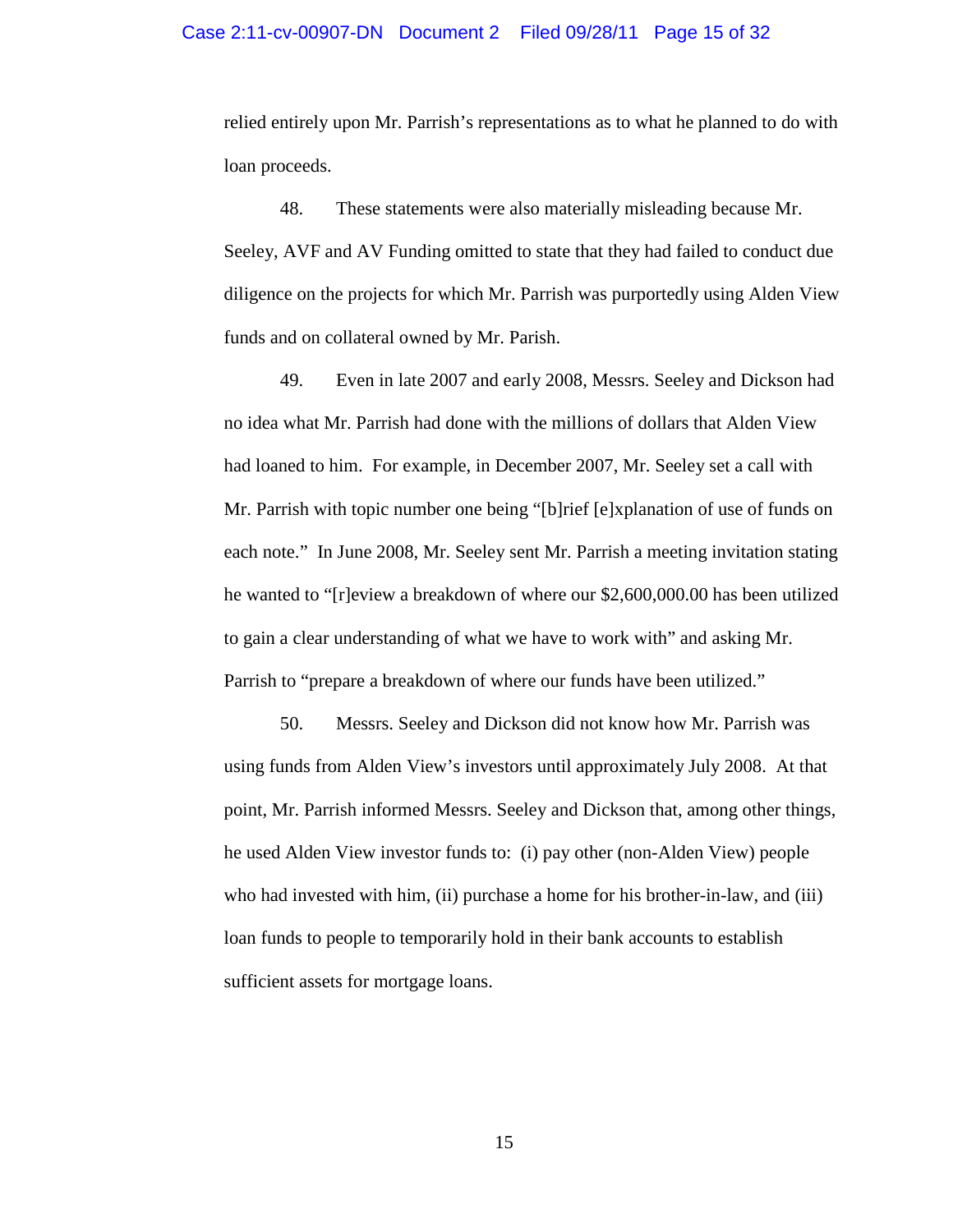51. Whether Alden View conducted due diligence was material to its

investors because the investors relied upon that diligence to insure that the loans

were being made to individuals and for projects capable of repaying them.

# **iii. Material Misrepresentations and Omissions Regarding Alden View's Primary Borrowers' Loan and Payment History**

52. AV Funding and Defendant Seeley made material

misrepresentations and omissions regarding the payment history of Alden View's

primary borrower, Mr. Parrish.

53. The August 2007 Executive Summary touted AVF's borrower

repayment history as nearly flawless, claiming:

- "All but one of AVF's borrowers have repaid their loans on time. The delinquent note remains outstanding, however, and it is anticipated that AVF will still receive full payment of the principal of this note."
- "A majority of AVF's loans were, and we anticipate that a majority of our loans will be, made to three separate entities that have a proven track record of repaying those loans. Mr. Seeley and Mr. Dickson, either personally or through AVF, have made loans to each of the three entities for at least three years. At no time to date have any of these borrowers defaulted on a loan or taken any action to cause doubt about their ability to repay loans."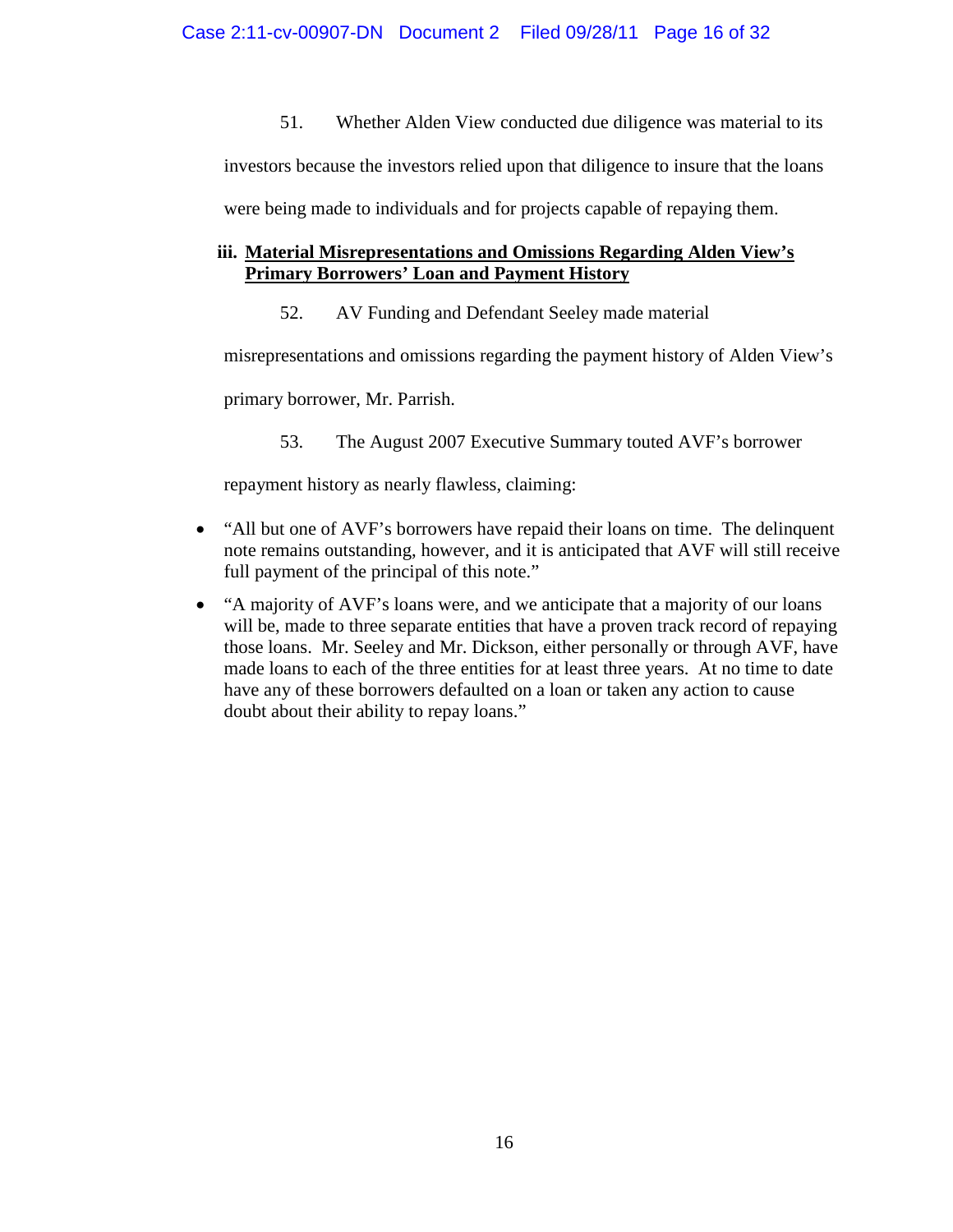54. Mr. Seeley also misleadingly claimed in an August 18, 2007 email to an investor that he "had one default by a borrower in the amount of 86K. . . . [W]e have done 65 loans this year and have not had a single default so the odds are in our favor."

55. As late as 2008, Mr. Seeley was advising investors that their borrowers were not having problems. In a January 24, 2008 email, Mr. Seeley told an investor they had "not seen any real issues on any fronts."

56. Each of these statements was materially false and misleading. In addition, each of these communications contained material omissions in that they failed to disclose the truth about Mr. Parrish's payment history.

57. These statements and omissions were materially false and misleading because, as Messrs. Seeley and Dickson each knew or were reckless in not knowing:

a. More than one of Alden View's borrowers had failed to repay their loans on time. As of August 30, 2007, one borrower had failed to repay any principal or interest on an \$86,500 loan, and Mr. Parrish had been late in making principal and/or interest payments on numerous loans dating back to July 2006.

b. At least one of the "separate entities" that Alden View lent to was controlled by Mr. Parrish, and that entity had been late in making principal and/or interest payments on numerous loans dating back to July 2006; therefore, it did not have "a proven track record of repaying those loans." In fact, Mr. Seeley repeatedly raised the issue of late payments in communications with Mr. Parrish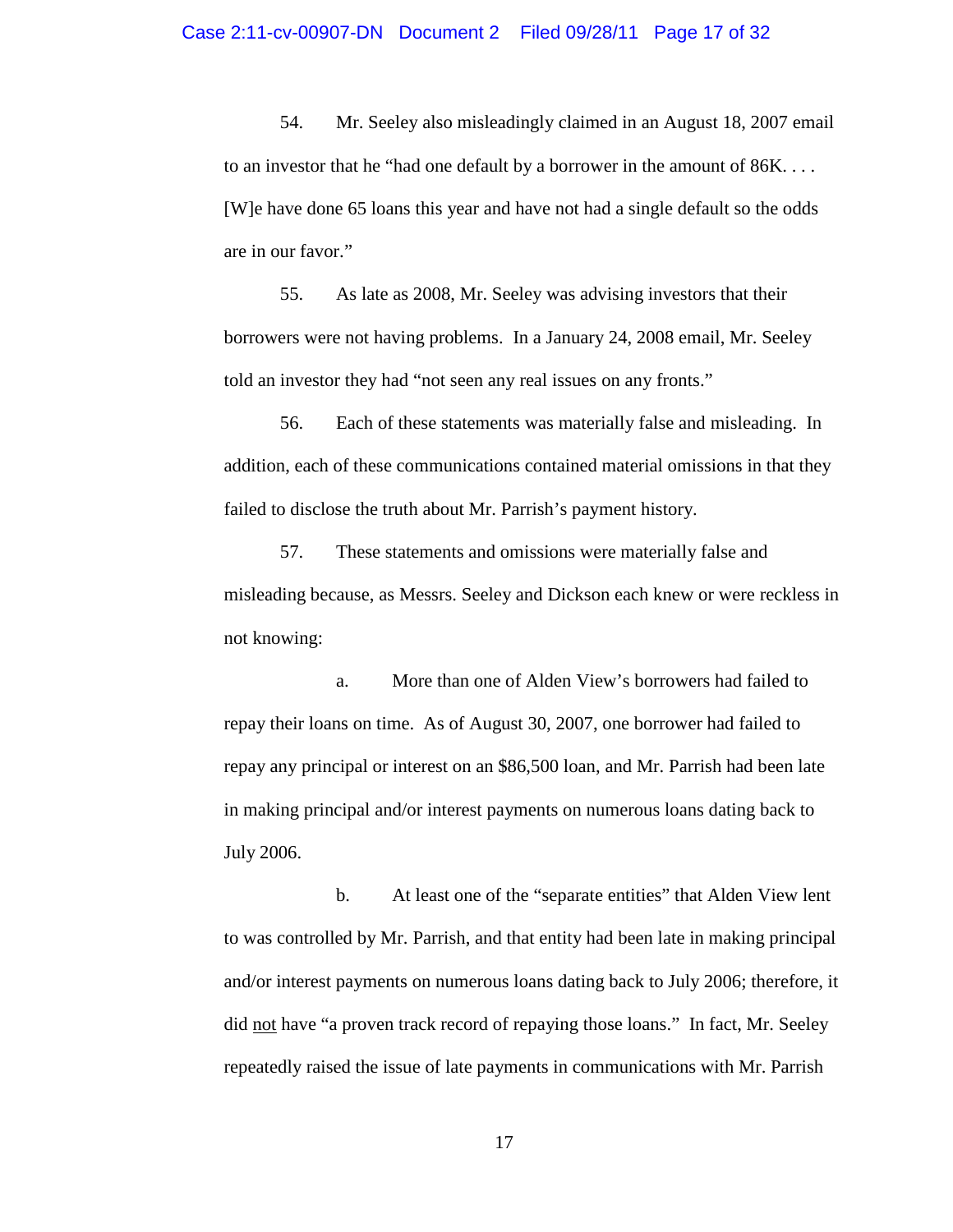*while drafting* the August 2007 Executive Summary. For example, on June 15, 2007, Mr. Seeley drafted the key disclosure that "[a]t no time to date have any of these borrowers defaulted on a loan or taken any action to cause us to suspect their ability to meet the terms of our agreements[.]" However, three days earlier, he had emailed Mr. Parrish, stating that "I waived late fees where I could but I am burning through my reserves now that we are getting so far behind so dont [sic] have a choise [sic] on some[.]"

c. Throughout 2007, Mr. Parrish had also engaged in other conduct that cast considerable doubt about his ability to repay his loans, including repeatedly rolling principal owed into new notes, failing to provide AVF or AV Funding with collateral for loans despite repeated requests, and notifying Mr. Seeley that he had previously declared bankruptcy.

58. The August 2007 Executive Summary also misrepresented the amount of funds Alden View had previously loaned and the percentage of funds borrowers had repaid. The August 2007 Executive Summary misleadingly included within the calculation of funds loaned transactions in which the Alden View entities had merely "rolled over" principal and interest due from Mr. Parrish into new notes without requiring repayment on the original note. By doing this, it created the appearance that Alden View had been fully paid on far more loans that it, in fact, had.

59. Specifically, the August 2007 Executive Summary represented that, "[u]nder Mr. Seeley's and Mr. Dickson's direction, AVF has made 53 loans for a total of \$4,381,000.00 loaned. Currently, AVF has \$2,900,000 in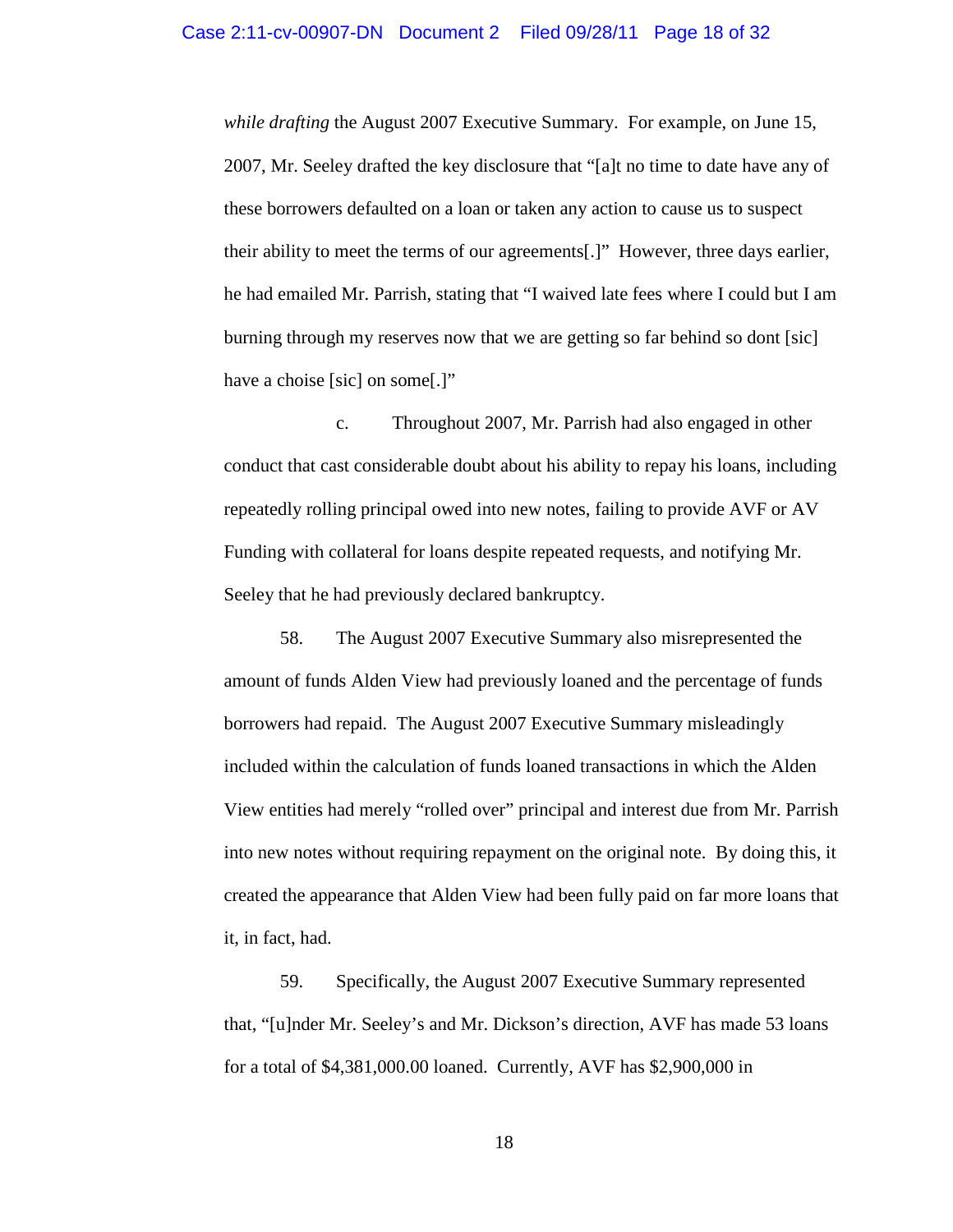outstanding loans." This disclosure was false and materially misleading because, as Messrs. Seeley and Dickson each knew or were reckless in not knowing, it included transactions in which the Alden View entities had merely "rolled over" principal and interest due from Parrish into new notes.

60. Messrs. Seeley and Dickson also each knew or were reckless in not knowing that the exaggeration of the total amount loaned also materially misstated the percentage of AVF's loans that had been repaid.

61. The August 2007 Executive Summary was also materially misleading because it failed to include the true amounts that had been borrowed and repaid.

62. These misstatements and omissions regarding Mr. Parrish were material to Alden View investors because Mr. Parrish was Alden View's primary borrower from its inception in 2006 through November 2008. During that time, Alden View provided more funds to Parrish than it provided to any other borrower.

## **iv. After Mr. Parrish Defaulted, Defendants Seeley and Dickson Continued the Alden View Offering Without Revising the AV Funding Offering Materials.**

63. Mr. Parrish's repayment history had been troubled since approximately July 2006. For example, on July 27, 2006, Mr. Parrish emailed Mr. Seeley and explained that he was paying late fees in connection with 3 loans, and that he was rolling principal owed to new notes. Mr. Seeley has admitted that by May 2007 he was "wondering" what Mr. Parrish was doing with Alden View's investors' funds. Mr. Dickson has admitted that by September or October 2007, he saw "red flags" regarding Mr. Parrish's behavior. By November 2007, Mr.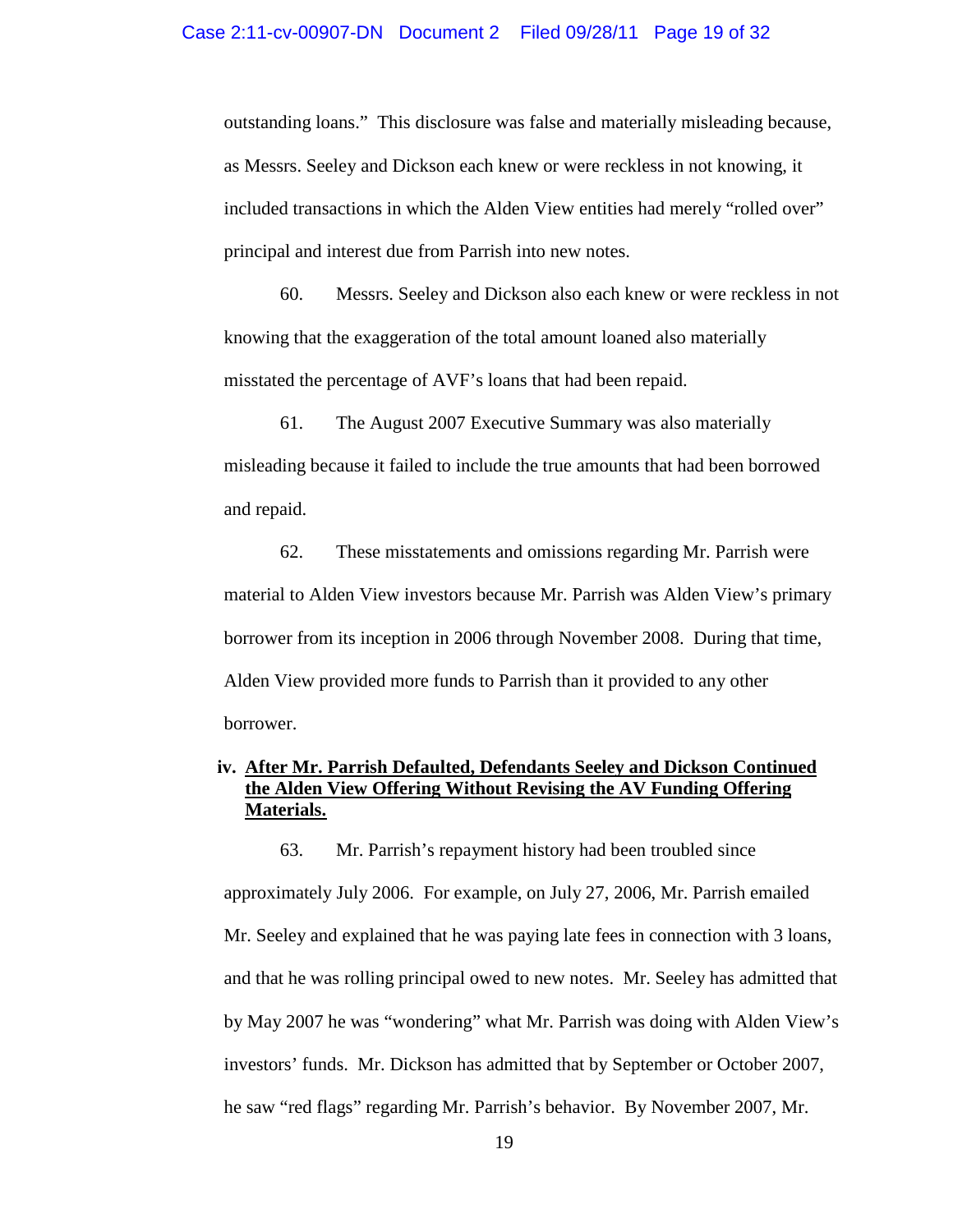Parrish's account was clearly past due, prompting Mr. Seeley to write to Mr. Parrish, "[W]e are closing in on about 400K of past due interest. I am working diligently to get everything cleaned up on our end but a lot of these notes we are [sic] 90 days over due on."

64. After reneging on numerous promises to pay the amounts due to Alden View, Mr. Parrish made his last, partial payment of \$200,000 to AVF on November 30, 2007. On December 10, 2007, Mr. Seeley emailed Mr. Parrish, copying Mr. Dickson, attaching a chart that explained that Mr. Parrish owed Alden View approximately \$2.7 million in principal, and nearly \$600,000 in interest.

65. From approximately September 2007 through April 2008, Mr. Seeley and Mr. Dickson continued to use the August 2007 Executive Summary to solicit investors, despite knowing that those written offering materials contained false statements and omissions and failed to disclose material changes in AV Funding's business, including Mr. Parrish's abysmal (and worsening) payment history, his refusal to provide requested collateral for loans, and Mr. Parrish's unwillingness to completely inform Mr. Seeley or Mr. Dickson what he had done with their investors' funds.

66. The misstatements and omissions in the August 2007 Executive Summary were material to investors because some of them rolled-over promissory note investments or invested additional funds, in part, based upon the misstatement of Alden View's lending track record, collateral, and due diligence.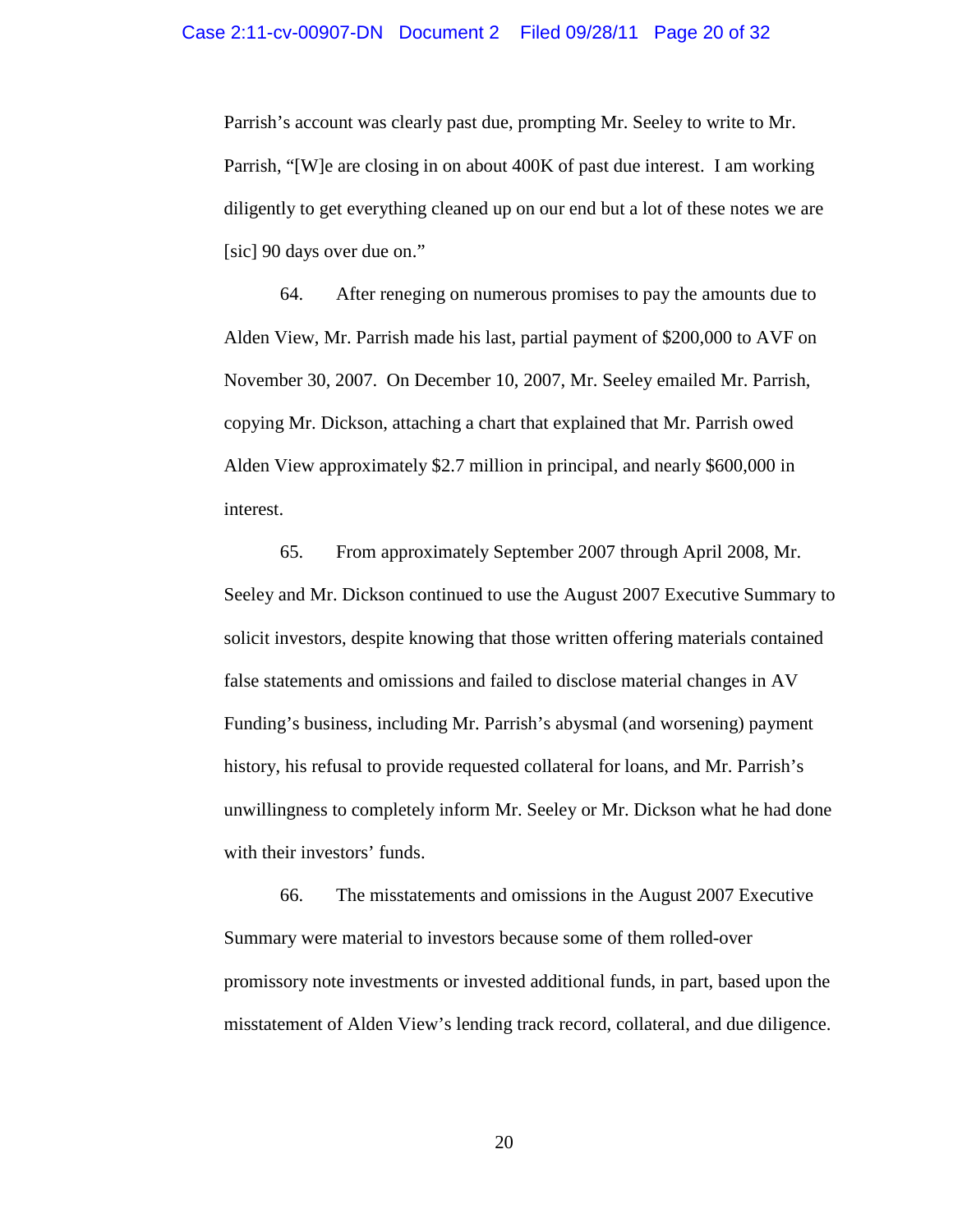67. For example, in February 2008, AV Funding consolidated the outstanding principal owed by Parrish into a single promissory note. Around that same time, Mr. Seeley persuaded numerous Alden View investors with funds tied to Mr. Parrish to "roll over" their investments into new promissory notes, again without disclosing the fact that Mr. Parrish had stopped paying and owed millions. On or about January 22, 2008, an investor who was hesitant to recommit funds asked Mr. Seeley, "Are you seeing any effect or increased risk on your business?" Mr. Seeley replied, in part, that "we really couldn't ask for a better time." The investor decided to re-invest.

68. During late 2007 or early 2008, Mr. Seeley also orally represented to an investor that Alden View's business continued to be successful and that its primary borrower continued to have access to millions of dollars in capital. These statements were false and materially misleading because at the time he made these representations, Mr. Seeley had no reasonable basis upon which to believe that Parrish had access to millions of dollars in capital.

### **v. Material Misrepresentations and Omissions Regarding Parrish's Default**

69. On May 1, 2008, Alden View sued Mr. Parrish, seeking over \$2.6 million in past-due principal and \$769,133 in past-due interest on numerous promissory notes. The May 2008 Executive Summary described Parrish's default by stating:

Over the past two years, AVF Inc. has made over 76 loans to Louis Parrish and his associated entities for a total of \$7,002,800. From July 2007 through October 2007, Mr. Parrish and affiliates issued 17 unsecured notes to AVF and other affiliates of Alden View Funding with a total aggregate principal amount of approximately \$2.2 million. These loans were used primarily for venture capital projects and import and export ventures and as such are unsecured. Starting December 2007, Mr. Parrish failed to make any payments on these loans. Mr.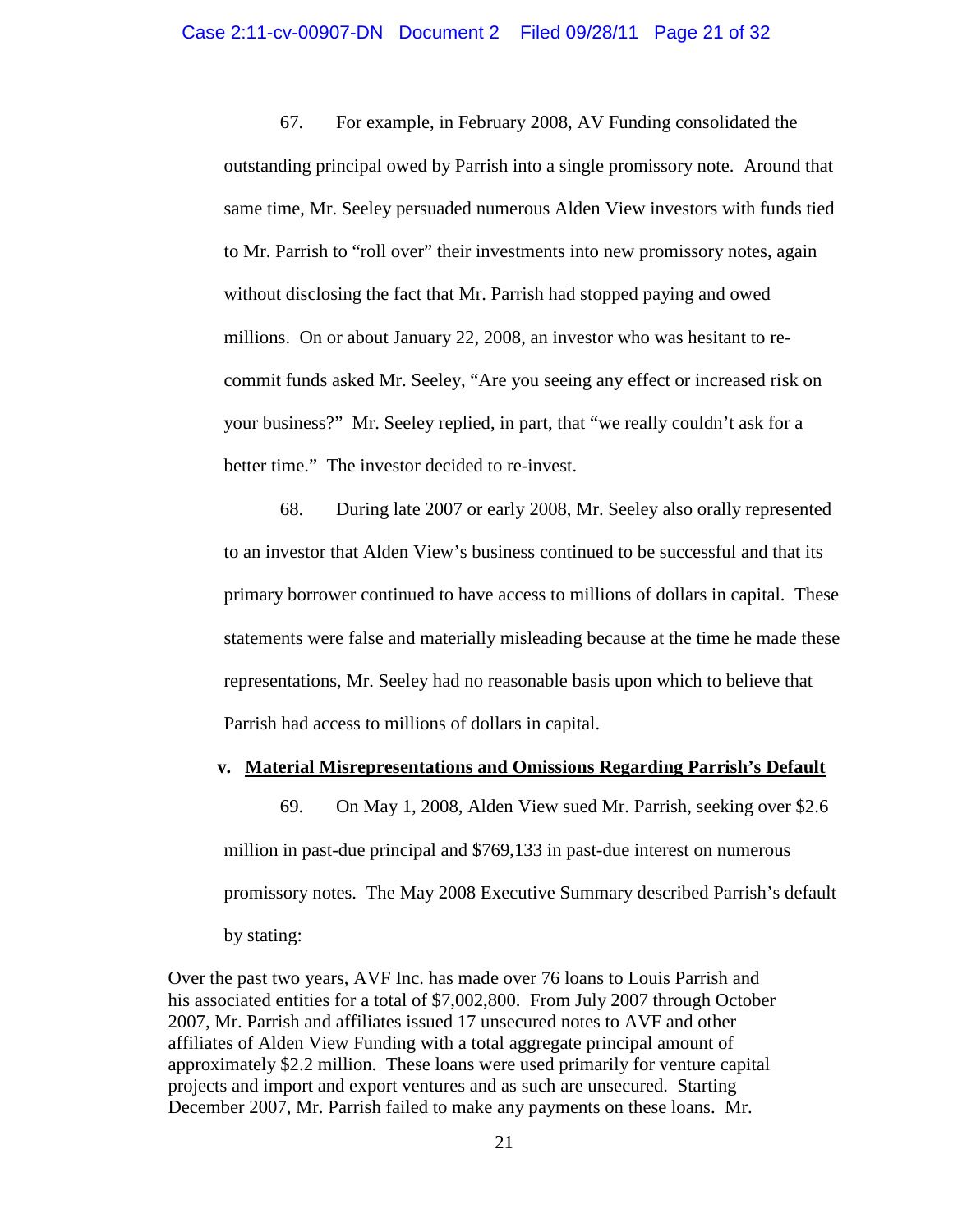Parrish and his affiliates had not previously defaulted on any obligations pursuant to any loans, and had paid all principal and interest owing on such loans pursuant to the terms of the notes.

70. These statements were materially false and misleading because, as Messrs. Seeley and Dickson each knew or were reckless in not knowing, Mr. Parrish was never provided with \$7 million; rather, this number included millions of dollars in "rolled" funds. In addition, while Mr. Seeley drafted the language purporting to explain Mr. Parrish's use of proceeds for "venture capital" and "import and export" projects, thereby explaining the lack of collateral, Messrs. Seeley and Dickson still had no idea how Parrish had actually used Alden View's funds.

71. Also, these statements were false and materially misleading because, as Mr. Seeley and Mr. Dickson each knew or were reckless in not knowing, they omitted the material fact that Mr. Parrish refused to provide Alden View with collateral for his loans, despite repeated requests. Moreover, as Mr. Seeley and Mr. Dickson each knew or were reckless in not knowing, as detailed above, Mr. Parrish did not first fail to make required payments in December 2007; rather, he had fallen behind on principal payments in 2006, and on principal and interest payments in early 2007.

72. These misstatements and omissions were material to Alden View investors because Mr. Parrish continued to be one of the largest borrowers from Alden View.

73. Following AV Funding's disclosure of Mr. Parrish's default and its resulting, insurmountable losses, its fundraising slowed significantly. Alden View essentially ceased operating after November 2009, when the SEC obtained a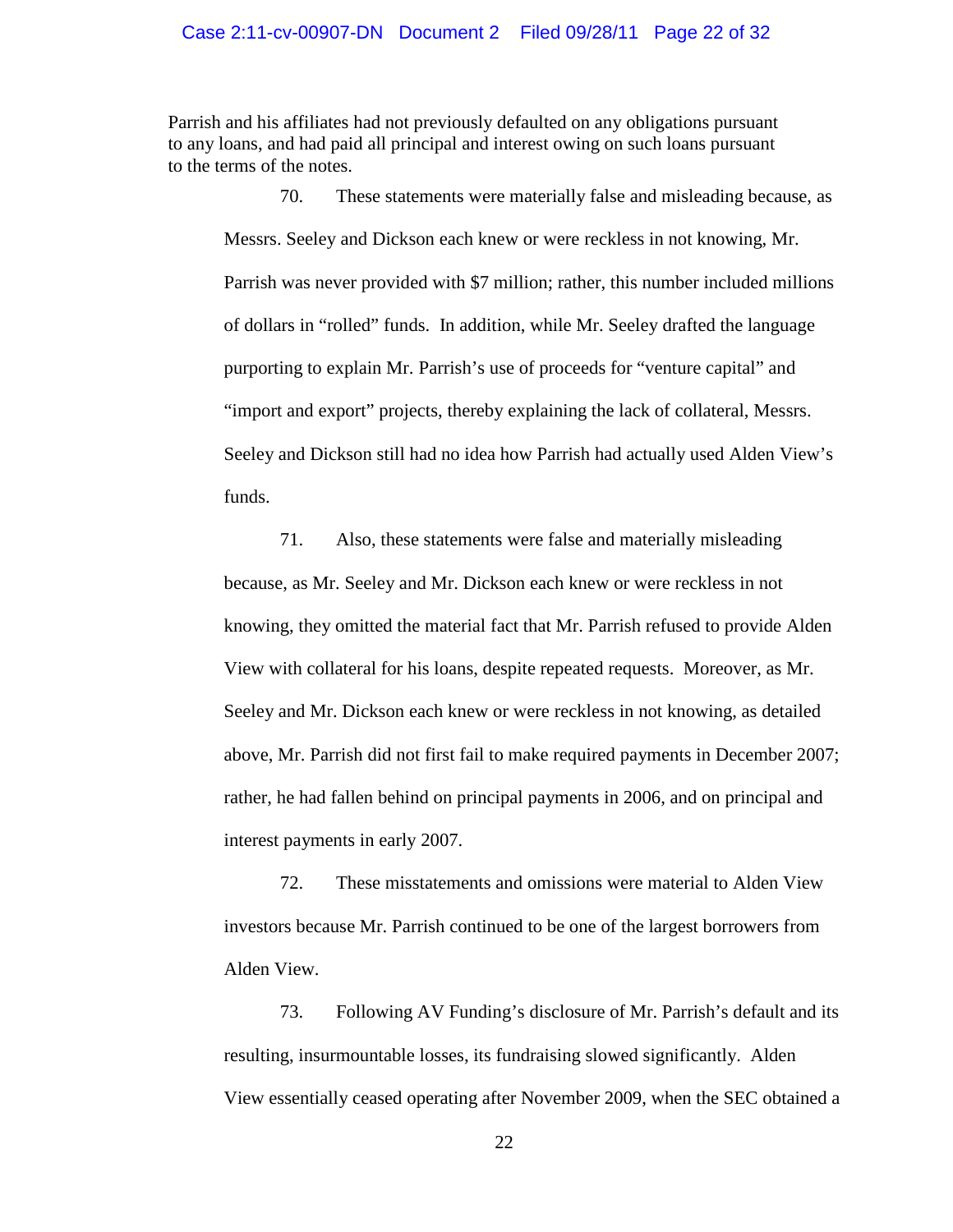temporary restraining order and asset freeze in its enforcement action against another significant Alden View borrower, Mantria Corporation.

#### **C. The Alden View Offerings Were Not Registered With the SEC or Exempt from Registration.**

74. The definition of a "security" under Section  $2(a)(1)$  of the Securities Act and Section 3(a)(10) of the Exchange Act includes "any note, stock . . . participation in any profit-sharing agreement [or] . . . investment contract." Each of the promissory notes issued by AVF and AV Funding were securities as investors made an investment of money, in a common enterprise, with an expectation of profits to be derived solely from the efforts of the promoter or a third party.

75. Pursuant to Section 5 of the Securities Act, each offer and sale of a security must either be made pursuant to a registration statement or fall under a registration exemption.

76. The investments were a common enterprise in that investors sent money to Alden View by wiring funds to designated bank accounts or writing checks to Alden View; Alden View placed the funds into its bank accounts; and Alden View then used the investor funds on an as needed basis to fund borrower loans and to pay for operating costs.

77. Investors purchased the promissory notes in order to earn a profit in the form of interest. Investors expected their profits to come solely from Alden View's loan business operations and investments. The investors were not required or expected to do anything besides provide funds in order to receive their returns.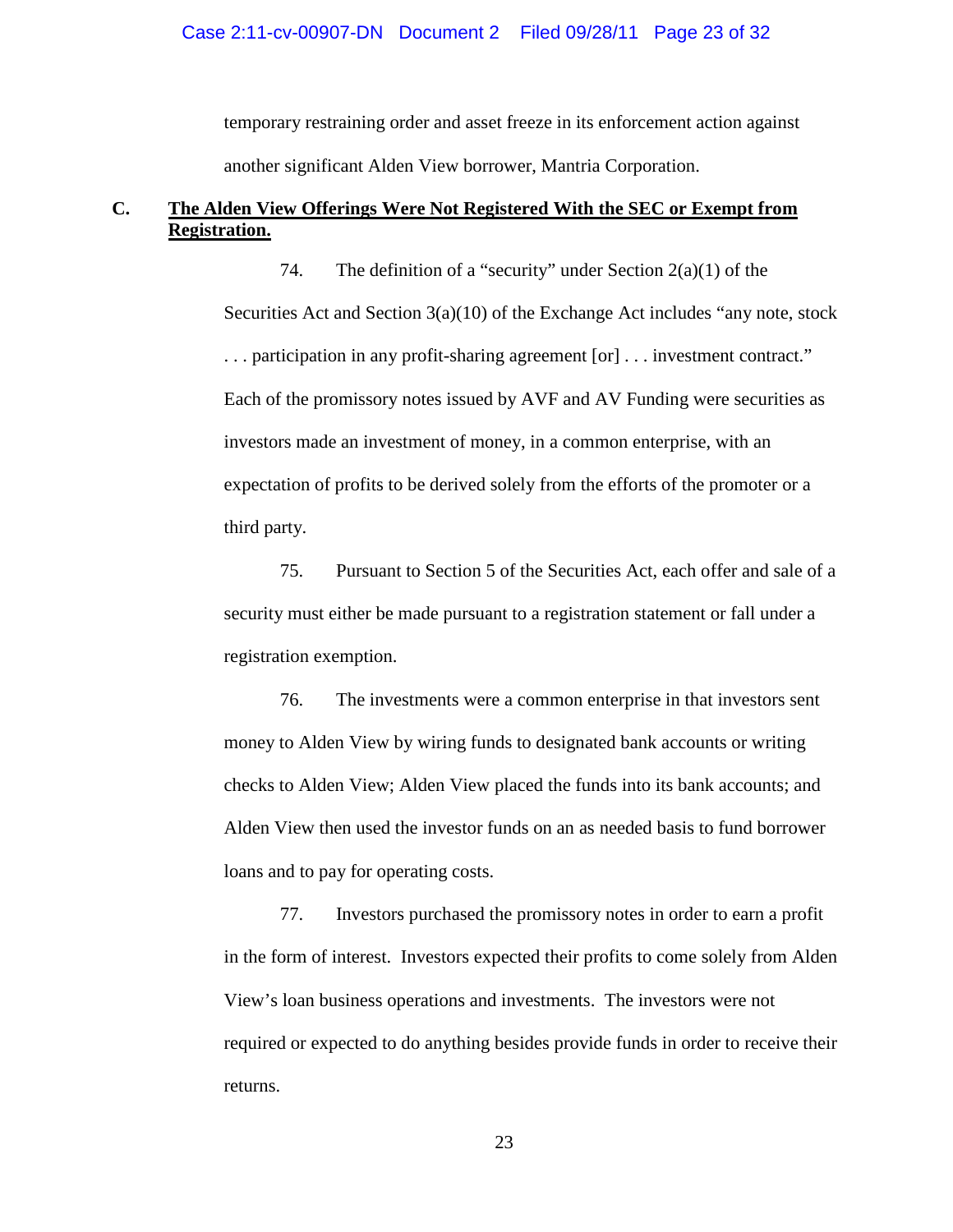78. The promissory notes issued by both AVF and AV Funding constituted a single offering. Mr. Seeley exercised common control over both AVF and AV Funding. Messrs. Seeley and Dickson disregarded entity form by, among other things, holding themselves out to investors as the principals of an entity d/b/a "Alden View Funding." The AV Funding Offering Materials stated that it was in "substantially the same business" as AVF. AVF and AV Funding also commingled assets. Further, nearly all loans issued by AVF were transferred to AV Funding following its formation.

79. Both Mr. Seeley and Mr. Dickson offered and/or sold AVF and AV Funding promissory notes to investors using the means or instruments of interstate commerce including but not limited to telephones, the Internet, and the mails.

80. No registration statement was in effect and no registration statement was filed with the SEC for the offers and sales of any Alden View promissory notes. There is no applicable registration exemption for the offers and sales.

#### **D. Defendants Seeley and Dickson Acted As Unregistered Brokers.**

81. Section 3(a)(4) of the Exchange Act defines a "broker" as any person who is engaged in the business of effecting transactions in securities for the account of others. Section  $15(a)(1)$  of the Exchange Act prohibits a broker or dealer from using jurisdictional means such as the telephone or mails to effect transactions in securities unless the broker or dealer is registered with the SEC.

82. Messrs. Seeley and Dickson used the telephone and the mails to effect purchases and sales of Alden View promissory notes for the accounts of the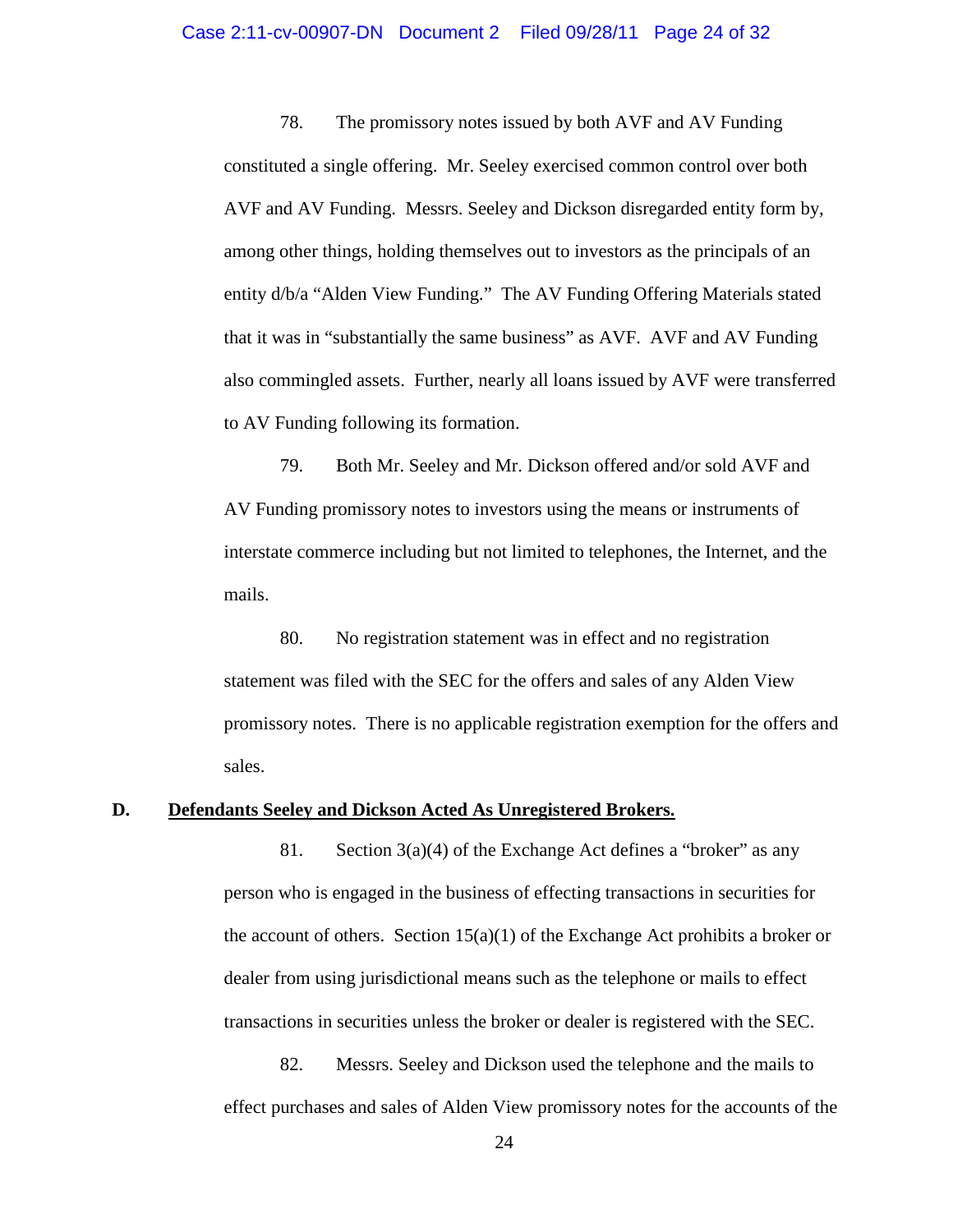investors. Messrs. Seeley and Dickson were not affiliated with a broker-dealer registered with the SEC during the time in which they sold Alden View securities to investors.

83. Messrs. Seeley and Dickson actively solicited investors to purchase securities in telephone calls and meetings with investors, as well as other means.

84. Messrs. Seeley and Dickson each personally solicited investors to purchase Alden View promissory notes. In addition, they participated in Alden View securities transactions at key points in the chain of distribution, by, among other things, personally soliciting investors to purchase Alden View promissory notes, creating promissory notes distributed to investors, receiving investors' funds and preparing written offering materials. Mr. Seeley and Mr. Dickson received compensation based indirectly on the transactions in securities they offered. Mr. Seeley was further involved in negotiations between Alden View and investors because, among other things, he determined the interest rates for the promissory notes.

#### **VI. CLAIMS FOR RELIEF**

## **Fraud in the Offer or Sale of Securities FIRST CLAIM FOR RELIEF Violations of Securities Act Section 17(a) [15 U.S.C. §§ 77q(a)] (Against Defendants Seeley and Dickson)**

85. The allegations of paragraphs 1 through 84 are incorporated as if fully set forth herein.

86. Defendants Seeley and Dickson, directly or indirectly, with scienter, in the offer or sale of securities, by use of the means or instruments of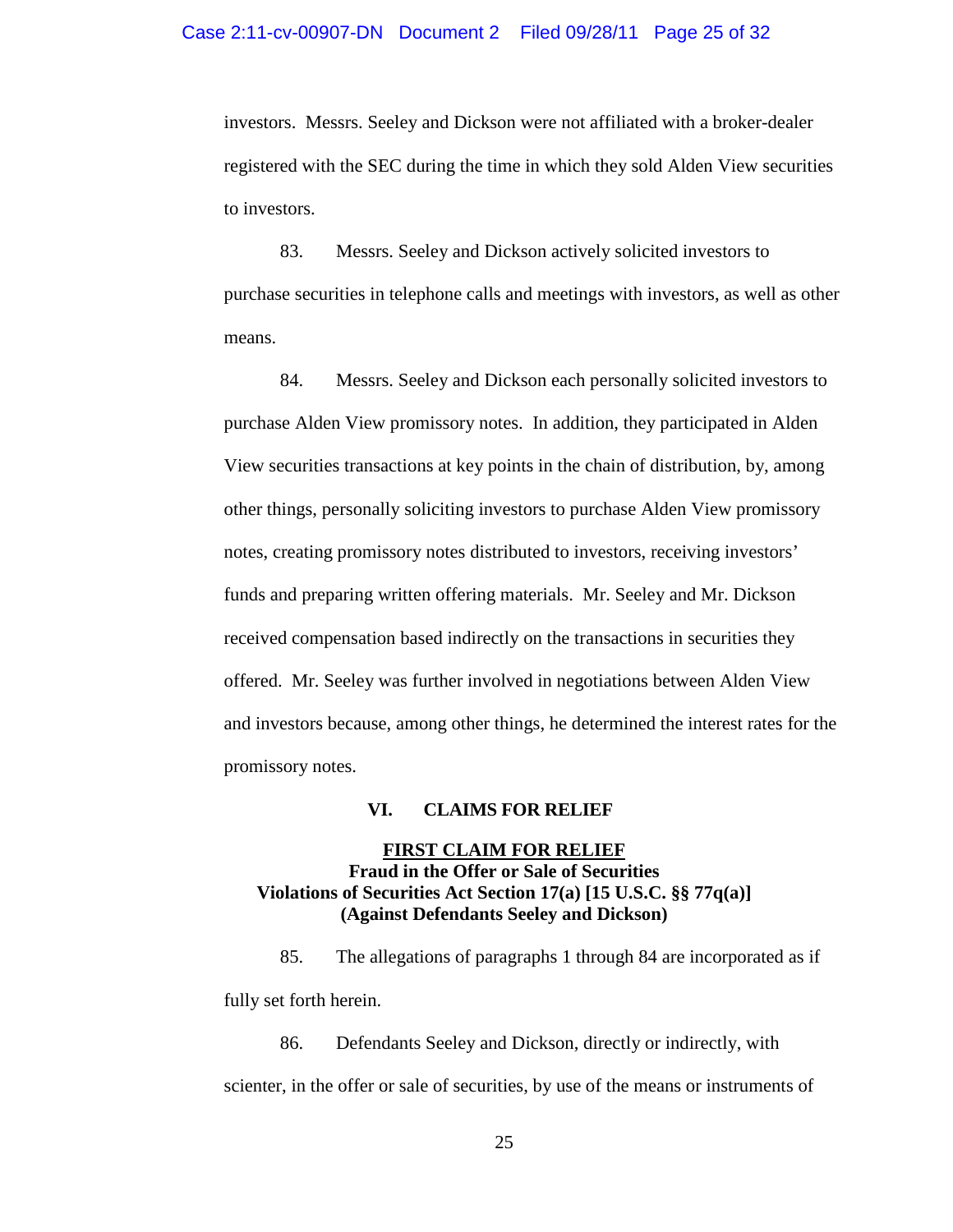transportation or communication in interstate commerce or by use of the mails, employed a device, scheme, or artifice to defraud. By reason of the foregoing, Defendants Seeley and Dickson violated and unless restrained and enjoined will in the future violate Section  $17(a)(1)$  of the Securities Act.

87. Defendants Seeley and Dickson, directly or indirectly, in the offer or sale of securities, by use of the means or instruments of transportation or communication in interstate commerce or by use of the mails, obtained money or property by means of untrue statements of material fact or by omissions to state material facts necessary to make the statements made, in light of the circumstances under which they were made, not misleading. By reason of the foregoing, Defendants Seeley and Dickson violated and unless restrained and enjoined will in the future violate Section  $17(a)(2)$  of the Securities Act.

88. Defendants Seeley and Dickson, directly or indirectly, in the offer or sale of securities, by use of the means or instruments of transportation or communication in interstate commerce or by use of the mails, engaged in transactions, practices, or courses of business which have been or are operating as a fraud or deceit upon the purchasers of securities. By reason of the foregoing, Defendants Seeley and Dickson violated and, unless restrained and enjoined, will in the future violate Section  $17(a)(3)$  of the Securities Act.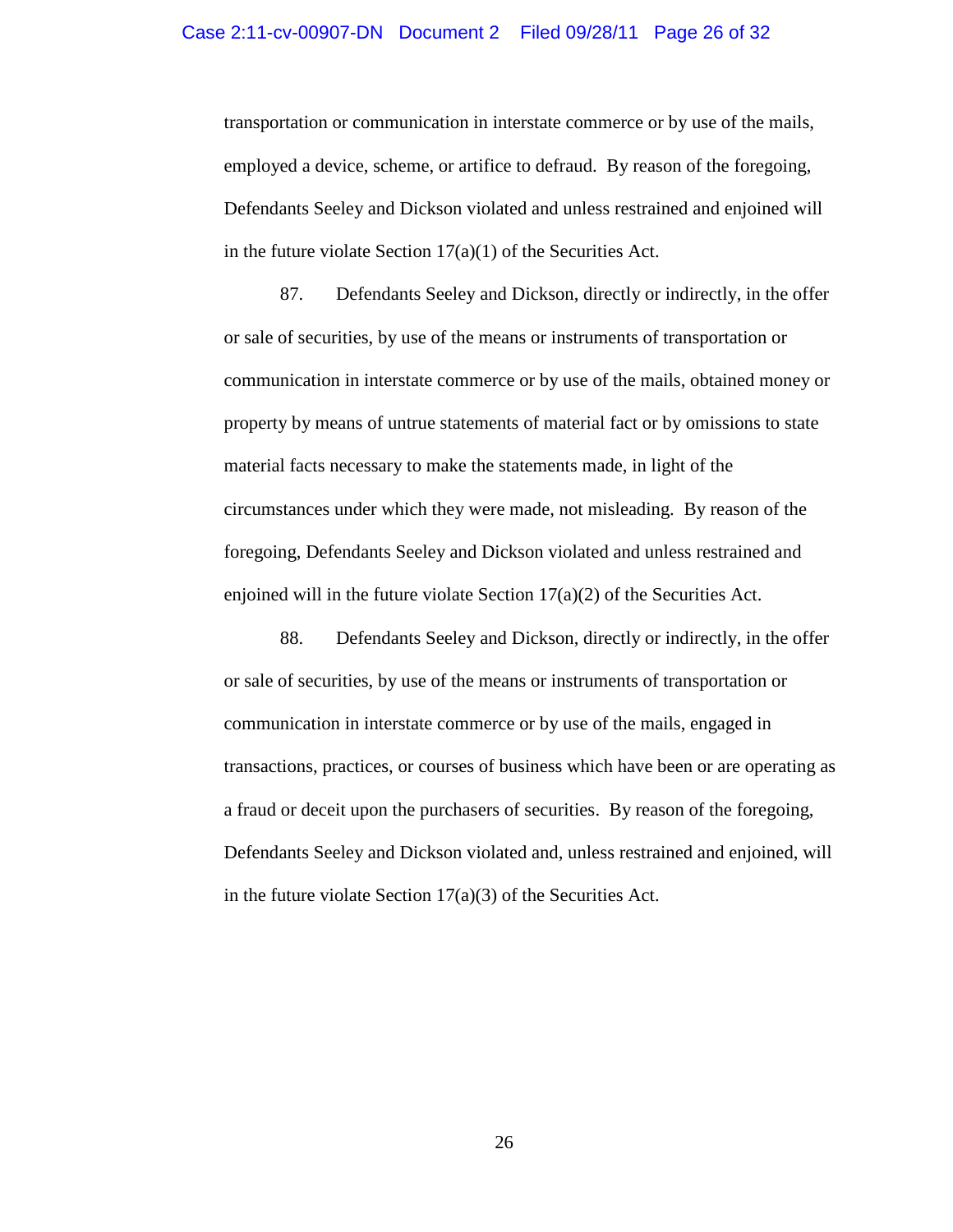## **SECOND CLAIM FOR RELIEF Fraud in the Purchase or Sale of Securities Violation of Exchange Act Section 10(b) and Rule 10b-5 [15 U.S.C. § 78j(b) and 17 C.F.R. § 240.10b-5] (Against Defendant Seeley)**

89. The allegations of paragraphs 1 through 84 are incorporated as if fully set forth herein.

90. By engaging in the conduct described above, Defendant Seeley has, directly or indirectly, with scienter, in connection with the purchase or sale of Alden View securities, by use of the means or instruments of interstate commerce or by use of the mails, employed devices, schemes or artifices to defraud; made untrue statements of material fact or omitted to state material facts necessary in order to make the statements made, in light of the circumstances under which they were made, not misleading; or engaged in acts, practices or courses of business which operated or would have operated as a fraud or deceit upon purchasers of such securities.

91. By reason of the foregoing, Defendant Seeley violated and, unless restrained and enjoined, will continue to violate Section 10(b) of the Exchange Act and Rule 10b-5 thereunder.

# **THIRD CLAIM FOR RELIEF Aiding and Abetting by Defendant Seeley of AVF's and AV Funding's Violations of Section 10(b) of the Exchange Act and Rule 10b-5 thereunder [15 U.S.C. §§ 78j(b) and §240.10b-5] (In the Alternative, Against Defendant Seeley)**

92. The allegations of paragraphs 1 through 84 are incorporated as if fully set forth herein.

93. In connection with each of the materially false and misleading statements and omissions identified above made in the overview letter, the August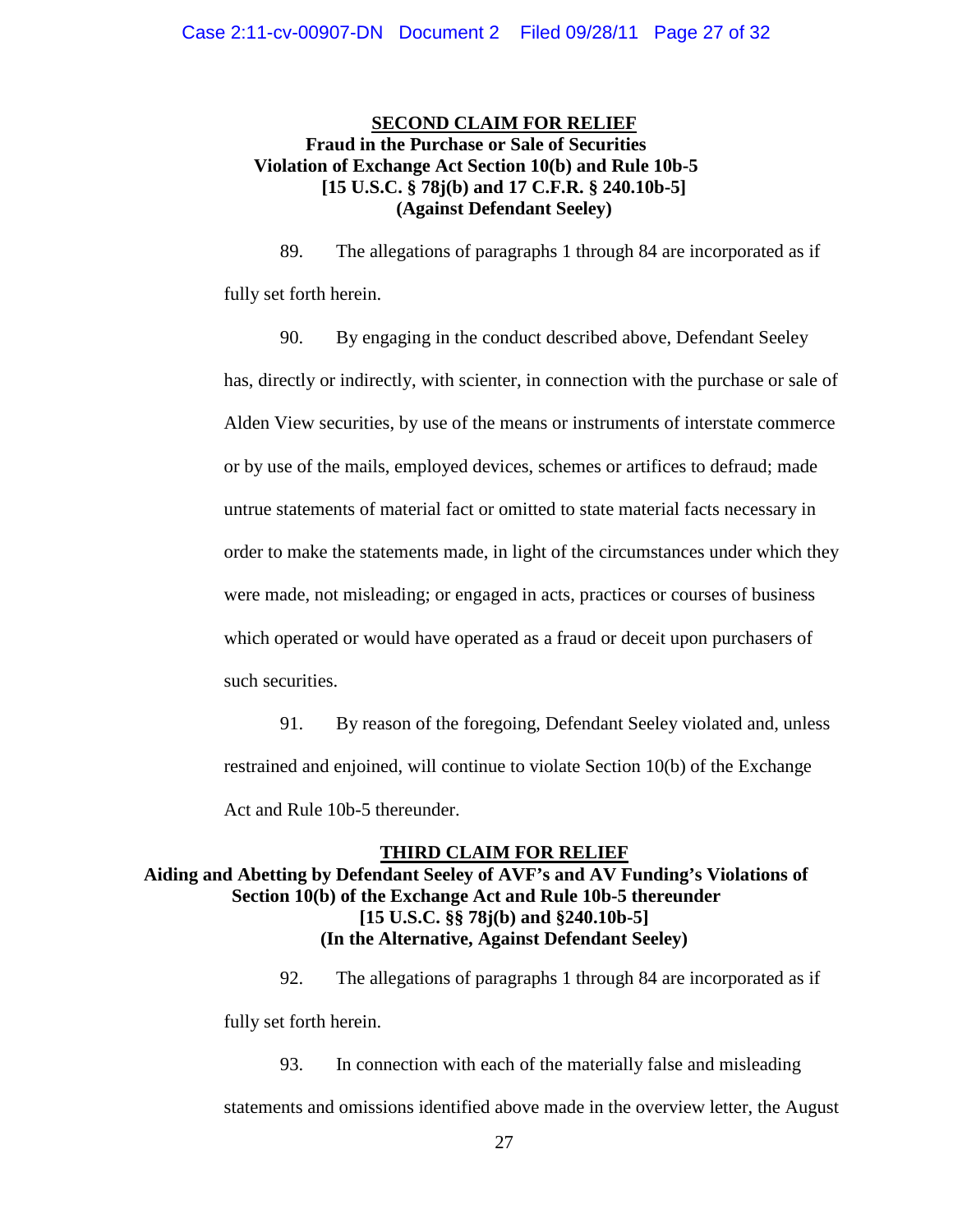2007 Executive Summary and the May 2008 Executive Summary, AVF and AV Funding have, directly or indirectly, with scienter, in connection with the purchase or sale of AVF and AV Funding securities, respectively, by use of the means or instrumentalities of interstate commerce or by use of the mails, employed devices, schemes, or artifices to defraud; made untrue statements of material fact or omitted to state material facts necessary in order to make the statements made, in light of the circumstances under which they were made, not misleading; or have engaged in acts, practices, or courses of business which have been and are operating as a fraud or deceit upon the purchasers of such securities. Accordingly, AVF and AV Funding have violated Section 10(b) of the Exchange Act and Rule 10b-5 thereunder.

94. Defendant Seeley knowingly or recklessly provided substantial assistance to AVF and AV Funding in connection with their violations of Section 10(b) of the Exchange Act and Rule 10b-5 thereunder.

95. By reason of the foregoing, Defendant Seeley aided and abetted AVF's and AV Funding's violations of Section 10(b) of the Exchange Act and Rule 10b-5 thereunder and, unless restrained and enjoined, will continue to aid and abet violations of these provisions.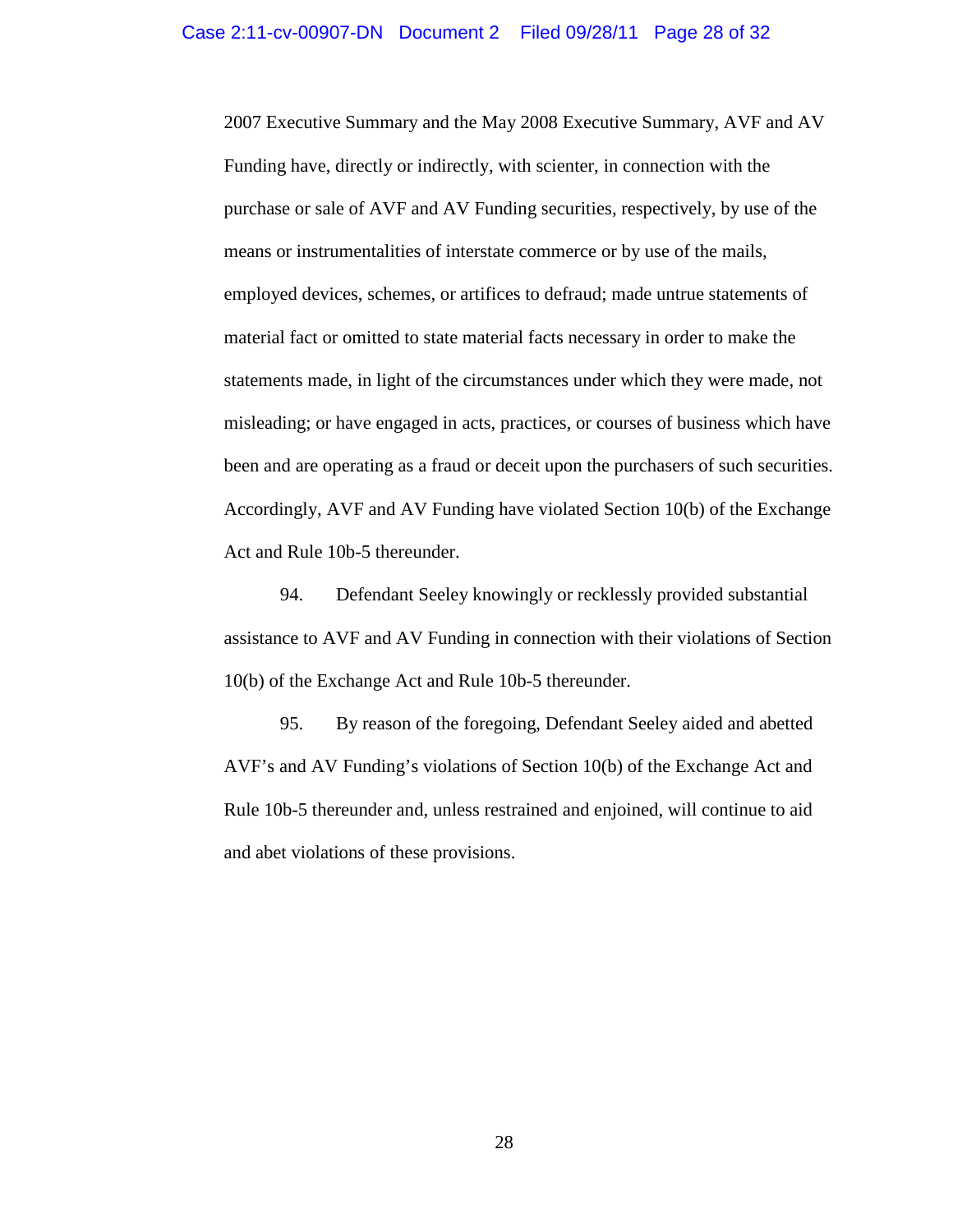# **FOURTH CLAIM FOR RELIEF**

## **Aiding and Abetting by Defendant Dickson of Defendant Seeley's and AV Funding's Violations of Section 10(b) of the Exchange Act and Rule 10b-5 thereunder [15 U.S.C. §§ 78j(b) and §240.10b-5] (Against Defendant Dickson)**

96. The allegations of paragraphs 1 through 84 are incorporated as if fully set forth herein.

97. In connection with each of the materially false and misleading statements and omissions identified above made in the August 2007 Executive Summary and the May 2008 Executive Summary, AV Funding and Defendant Seeley, directly and indirectly, with scienter, in connection with the purchase or sale of AV Funding securities, by use of the means or instrumentalities of interstate commerce or by use of the mails, employed devices, schemes, or artifices to defraud; made untrue statements of material fact or omitted to state material facts necessary in order to make the statements made, in light of the circumstances under which they were made, not misleading; or have engaged in acts, practices, or courses of business which have been and are operating as a fraud or deceit upon the purchasers of such securities. Accordingly, AV Funding and/or Defendant Seeley have violated Section 10(b) of the Exchange Act and Rule 10b-5 thereunder.

98. Defendant Dickson knowingly or recklessly provided substantial assistance to AV Funding and Defendant Seeley in connection with their violations of Section 10(b) of the Exchange Act and Rule 10b-5 thereunder.

99. By reason of the foregoing, Defendant Dickson aided and abetted AV Funding's and Defendant Seeley's violations of Section 10(b) of the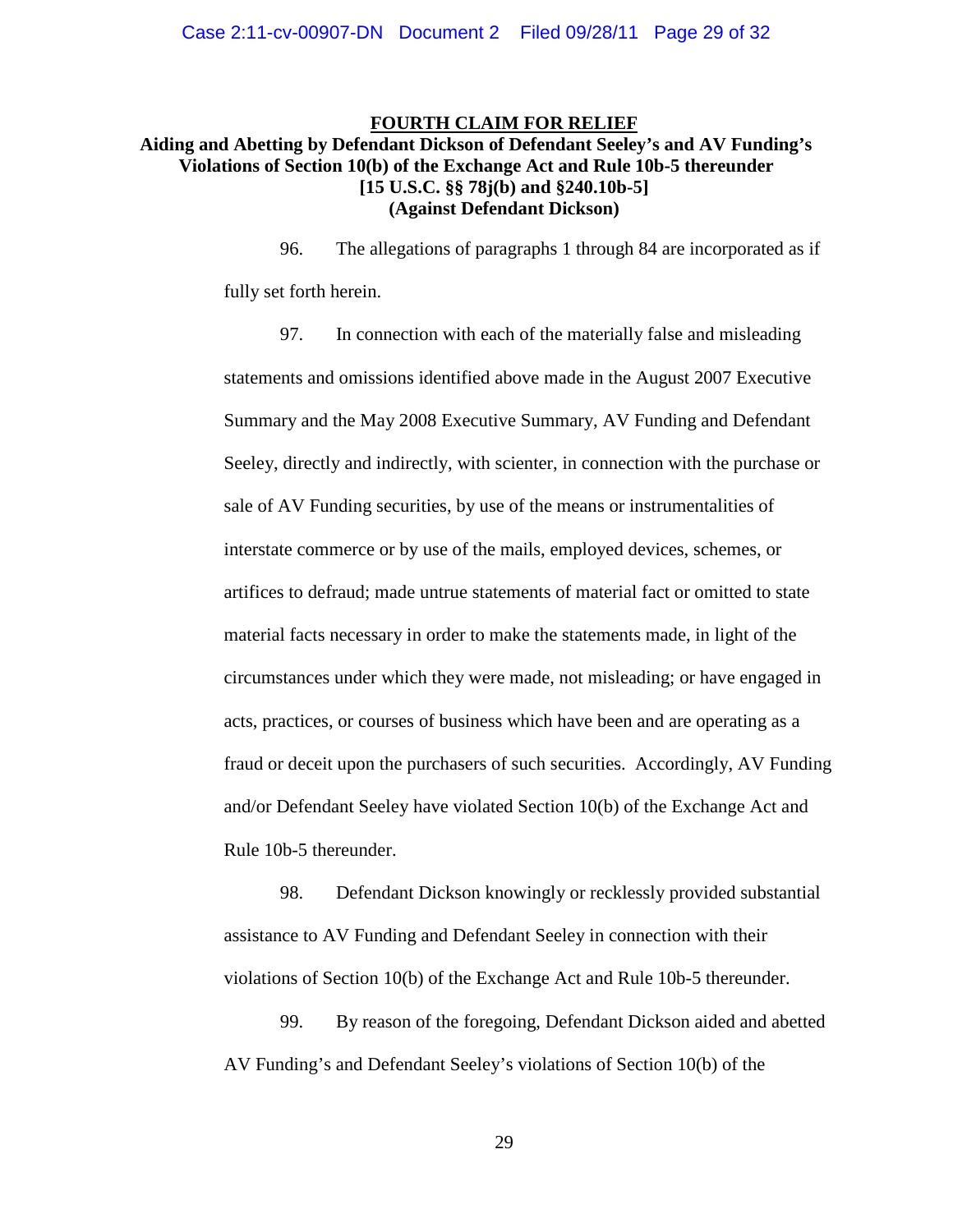Exchange Act and Rule 10b-5 thereunder and, unless restrained and enjoined, will continue to aid and abet violations of these provisions.

## **FIFTH CLAIM FOR RELIEF Sale of Unregistered Securities Violations of Securities Act Sections 5(a) and (c) [15 U.S.C. §§ 77e(a), 77e(c)] (Against Defendants Seeley and Dickson)**

100. The allegations of paragraphs 1 through 84 are incorporated as if fully set forth herein.

101. By engaging in the conduct described above, Defendants Seeley and Dickson have directly or indirectly, by use of the means or instruments of transportation or communication in interstate commerce or by use of the mails, offered and sold securities or carried or caused such securities to be carried through the mails or in interstate commerce, for the purpose of sale or delivery after sale.

102. No valid registration statement was filed or in effect with the SEC and no exemption from registration existed with respect to the securities and transactions described in this Complaint.

103. By reason of the foregoing, Defendants Seeley and Dickson violated and, unless restrained and enjoined, will continue to violate Sections 5(a) and (c) of the Securities Act [15 U.S.C. §§ 77e(a), 77e(c)].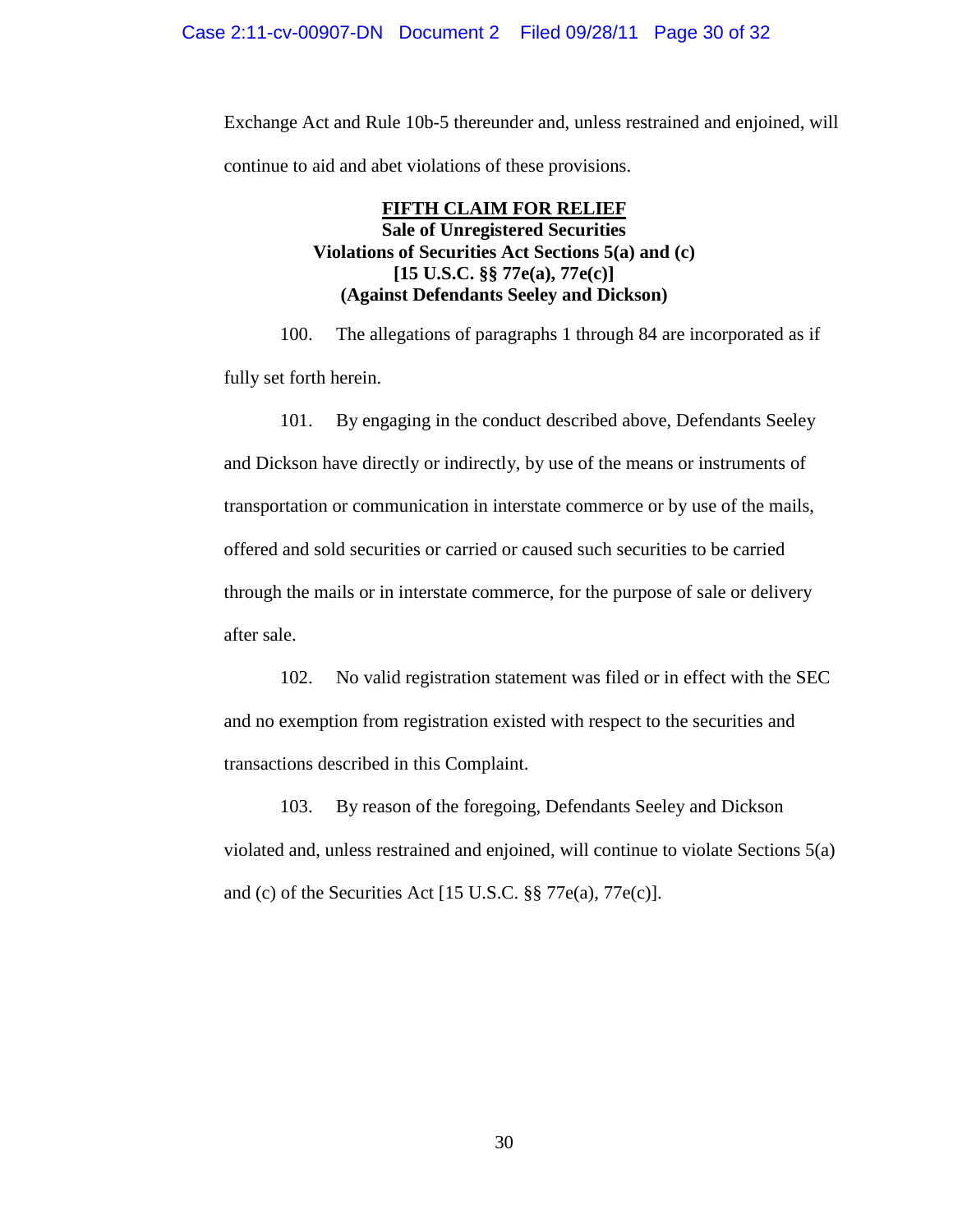## **SIXTH CLAIM FOR RELIEF Acting As Unregistered Broker-dealers Violations of Exchange Act 15(a)(1) [15 U.S.C. § 78o(a)(1)] (Against Defendants Seeley and Dickson)**

104. The allegations of paragraphs 1 through 84 are incorporated as if fully set forth herein.

105. Defendants Seeley and Dickson made use of the mails or means or instrumentalities of interstate commerce to effect transactions in or to induce or attempt to induce the purchase or sale of a security without being registered in accordance with Section 15(b) of the Exchange Act.

106. By engaging in the conduct described above, Defendants Seeley and Dickson violated Section  $15(a)(1)$  of the Exchange Act by acting as unregistered broker-dealers in connection with their offer and sale of securities as described in this Complaint.

107. By reason of the foregoing, Defendants Seeley and Dickson violated and, unless restrained and enjoined, will continue to violate Section 15(a)(1) of the Exchange Act [15 U.S.C. § 78o(a)(1)].

### **VII. PRAYER FOR RELIEF**

WHEREFORE, the Plaintiff respectfully requests that the Court:

## **A.**

Enter an Order finding that Defendants Seeley and Dickson committed the violations alleged in the First Through Sixth Claims for Relief in this Complaint and, unless restrained and enjoined, will continue to do so.